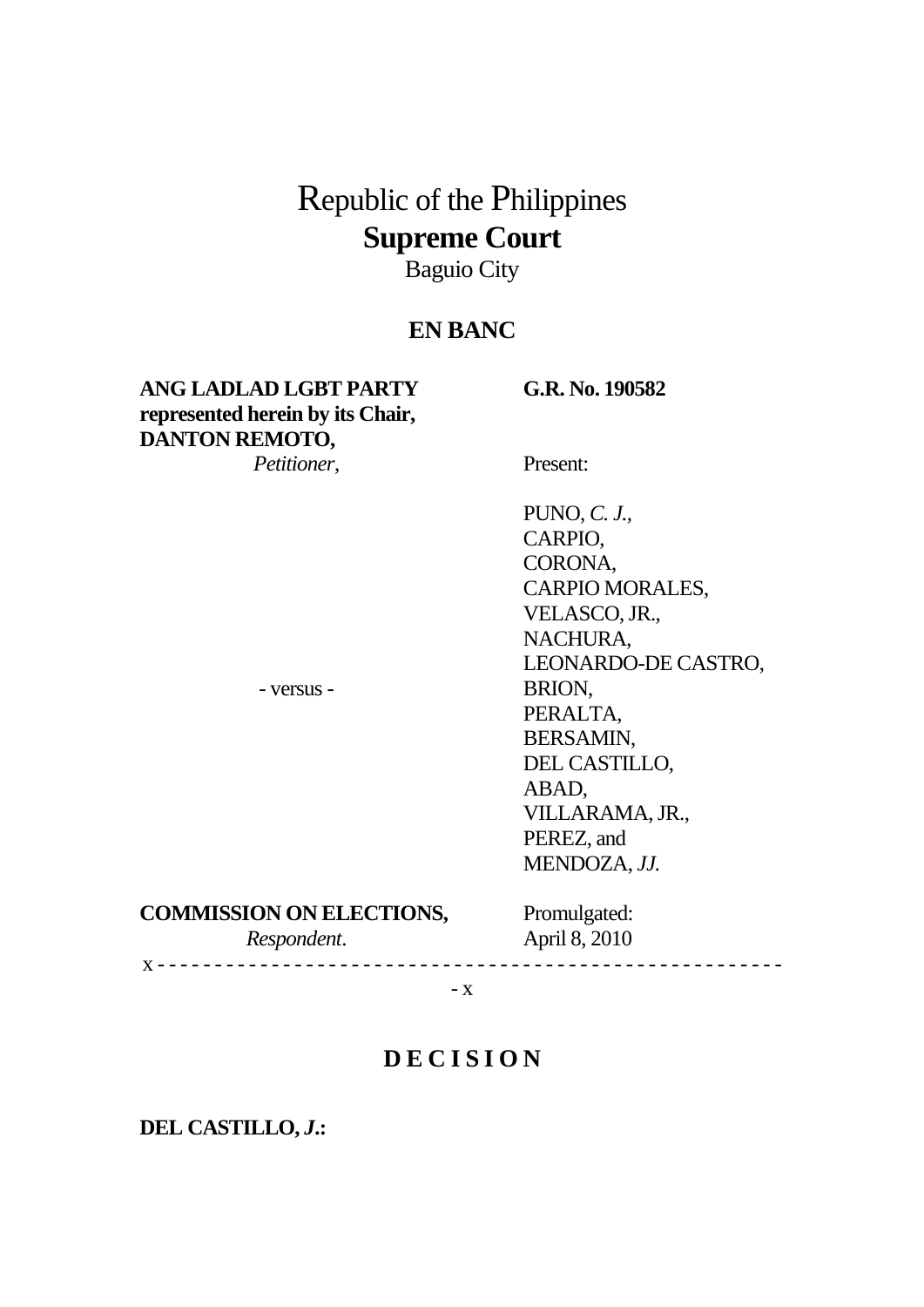... [F]reedom to differ is not limited to things that do not matter much. That would be a mere shadow of freedom. The test of its substance is the right to differ as to things that touch the heart of the existing order.

### ???????????????????????????????????????????????*Justice Robert A. Jackson West Virginia State Board of Education v. Barnette*<sup>1[1]</sup>

???????????????One unavoidable consequence of everyone having the freedom to choose is that others may make different choices ? choices we would not make for ourselves, choices we may disapprove of, even choices that may shock or offend or anger us.? However, choices are not to be legally prohibited merely because they are different, and the right to disagree and debate about important questions of public policy is a core value protected by our Bill of Rights.? Indeed, our democracy is built on genuine recognition of, and respect for, diversity and difference in opinion.?

 $\gamma$ 

Since ancient times, society has grappled with deep disagreements about the definitions and demands of morality.? In many cases, where moral convictions are concerned, harmony among those theoretically opposed is an insurmountable goal. Yet herein lies the paradox ? philosophical justifications about what is moral are indispensable and yet at the same time powerless to create agreement.? This Court recognizes, however, that practical solutions are preferable to ideological stalemates; accommodation is better than intransigence; reason more worthy than rhetoric. This will allow persons of diverse viewpoints to live together, if not harmoniously, then, at least, civilly.

### *Factual Background*

 $1^{11}$  ?????????319 U.S. 624, 640-42 (1943).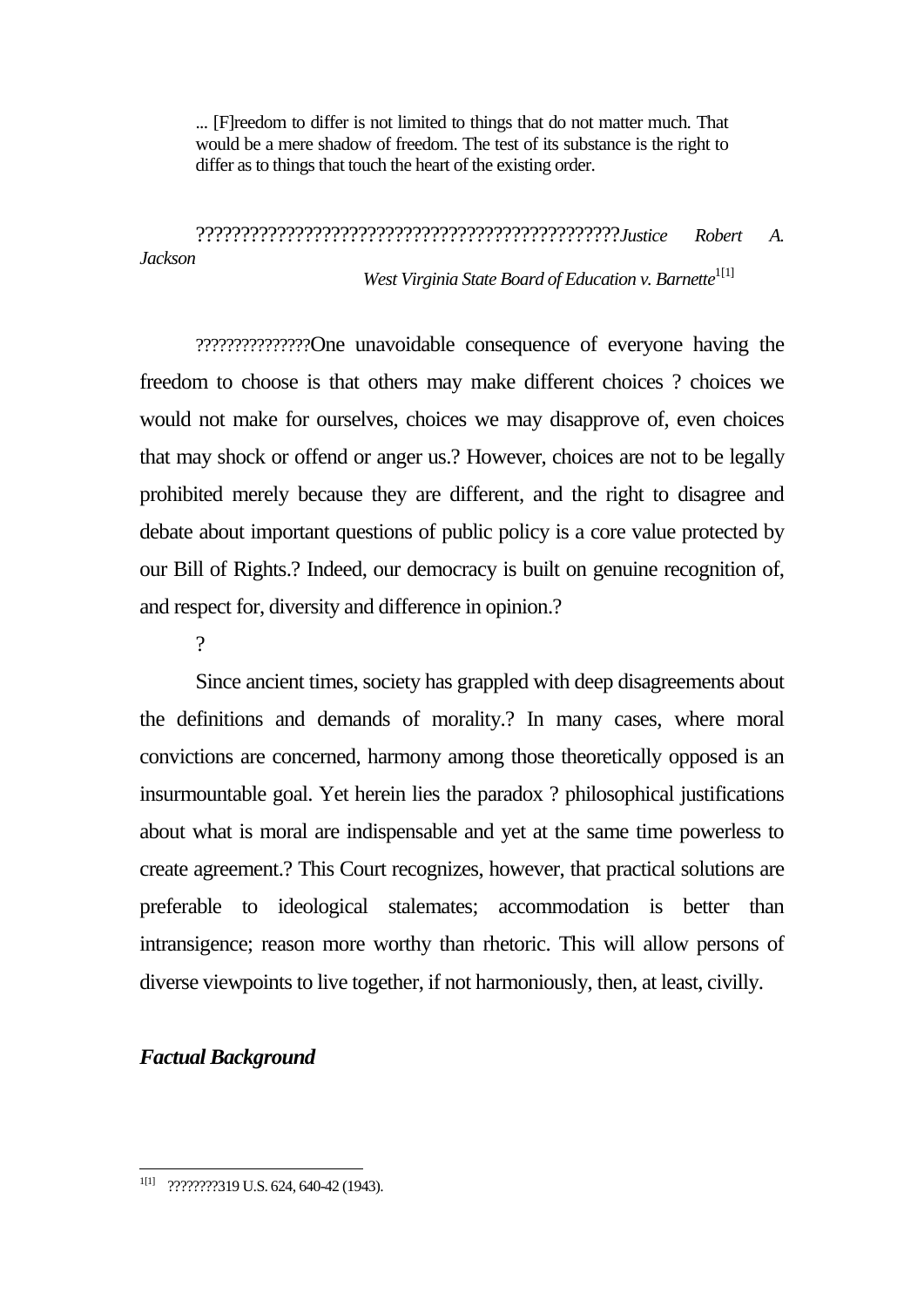This is a Petition for *Certiorari* under Rule 65 of the Rules of Court, with an application for a writ of preliminary mandatory injunction, filed by *Ang Ladlad* LGBT Party (*Ang Ladlad*) against the Resolutions of the Commission on Elections (COMELEC) dated November 11, 2009<sup>2[2]</sup> (the First Assailed Resolution) and December 16,  $2009^{3[3]}$  (the Second Assailed Resolution) in SPP No. 09-228 (PL) (collectively, the Assailed Resolutions). The case has its roots in the COMELEC?s refusal to accredit *Ang Ladlad* as a party-list organization under Republic Act (RA) No. 7941, otherwise known as the Party-List System Act.<sup>4[4]</sup>

*Ang Ladlad* is an organization composed of men and women who identify themselves as lesbians, gays, bisexuals, or trans-gendered individuals (LGBTs). Incorporated in 2003, *Ang Ladlad* first applied for registration with the COMELEC in 2006.? The application for accreditation was denied on the ground that the organization had no substantial membership base. On August 17, 2009, *Ang Ladlad* again filed a Petition<sup> $5[5]$ </sup> for registration with the COMELEC.

Before the COMELEC, petitioner argued that the LGBT community is a marginalized and under-represented sector that is particularly disadvantaged because of their sexual orientation and gender identity; that LGBTs are victims of exclusion, discrimination, and violence; that because of negative societal attitudes, LGBTs are constrained to hide their sexual orientation; and that *Ang Ladlad* complied with the 8-point guidelines enunciated by this Court in *Ang Bagong Bayani-OFW Labor Party v. Commission on Elections*. 6[6]? *Ang* 

<sup>2[2]</sup> ????????*Rollo*, pp. 33-40.

<sup>3[3]</sup> ????????Id. at 41-74.

<sup>&</sup>lt;sup>4[4]</sup> ????????An Act Providing For The Election Of Party-List Representatives Through The Party-List System, And Appropriating Funds Therefor (1995).

<sup>5[5]</sup> ????????*Rollo*, pp. 89-101.

<sup>6[6]</sup> ????????412 Phil. 308 (2001).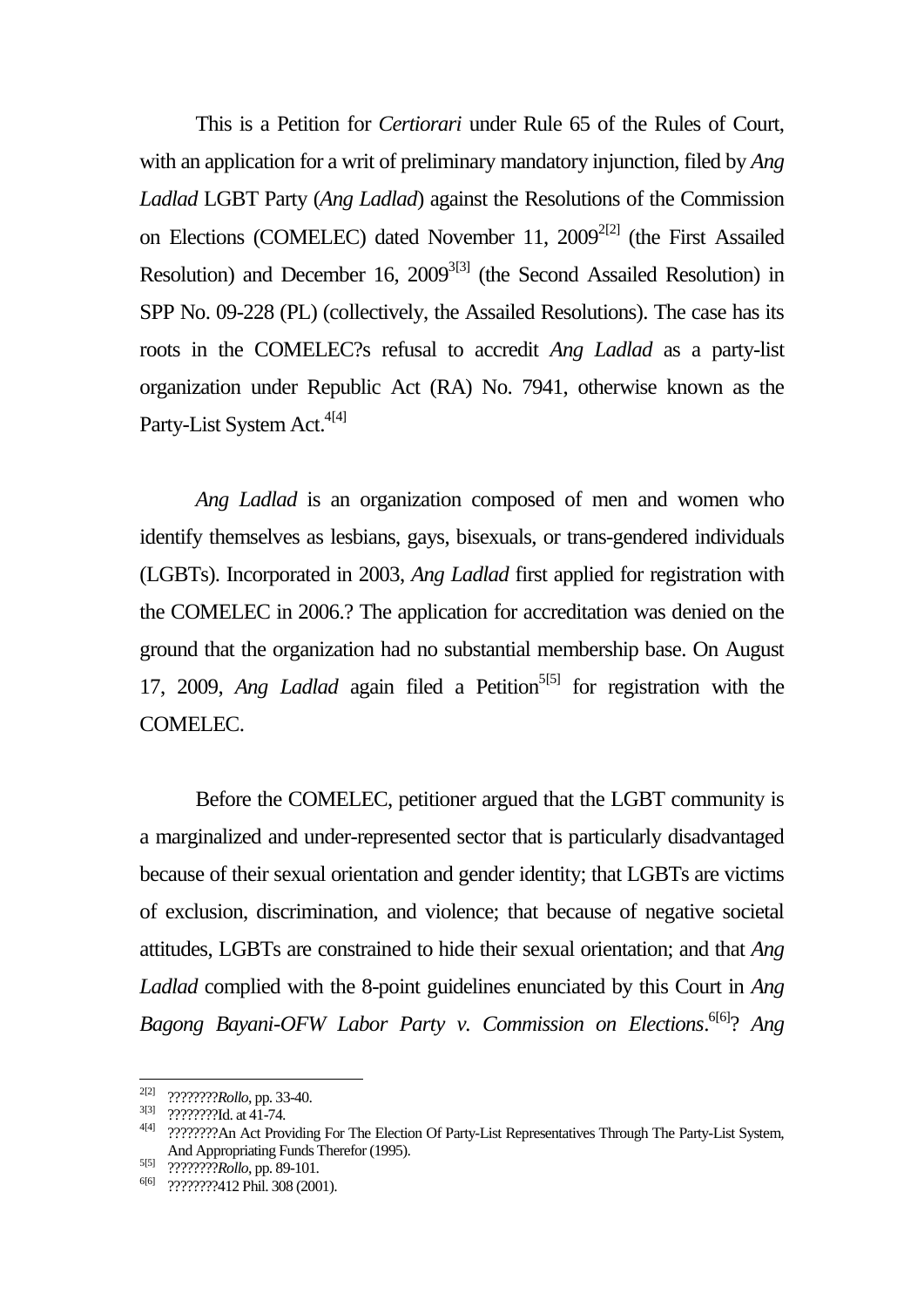*Ladlad* laid out its national membership base consisting of individual members and organizational supporters, and outlined its platform of governance.<sup> $171$ </sup>?

On November 11, 2009, after admitting the petitioner?s evidence, the COMELEC (Second Division) dismissed the Petition on moral grounds, stating that:

x x x This Petition is dismissible on moral grounds. Petitioner defines the Filipino Lesbian, Gay, Bisexual and Transgender (LGBT) Community, thus:

???????????????x x x a marginalized and underrepresented sector that is particularly disadvantaged because of their sexual orientation and gender identity. ???????????????

and proceeded to define sexual orientation as that which:

x x x refers to a person?s capacity for profound emotional, affectional and sexual attraction to, and intimate and sexual relations with, individuals of a different gender, of the same gender, or more than one gender.?

???????????????This definition of the LGBT sector makes it crystal clear that petitioner tolerates immorality which offends religious beliefs. In Romans 1:26, 27, Paul wrote:

> ???????????????For this cause God gave them up into vile affections, for even their women did change the natural use into that which is against nature: And likewise also the men, leaving the natural use of the woman, burned in their lust one toward another; men with men working that which is unseemly, and receiving in themselves that recompense of their error which was meet.

???????????????In the Koran, the hereunder verses are pertinent:

<sup>7[7]</sup> ????????*Ang Ladlad* outlined its platform, *viz:*

<sup>???????????????????????</sup>As a party-list organization*, Ang Ladlad* is willing to research, introduce, and work for the passage into law of legislative measures under the following platform of government:

a) ????introduction and support for an anti-discrimination bill that will ensure equal rights for LGBTs in employment and civil life;

b) ????support for LGBT-related and LGBT-friendly businesses that will contribute to the national economy;

c) setting up of micro-finance and livelihood projects for poor and physically challenged LGBT Filipinos;

d) ????setting up of care centers that will take care of the medical, legal, pension, and other needs of old and abandoned LGBTs. These centers will be set up initially in the key cities of the country; and

e) ????introduction and support for bills seeking the repeal of laws used to harass and legitimize extortion against the LGBT community. *Rollo*, p. 100.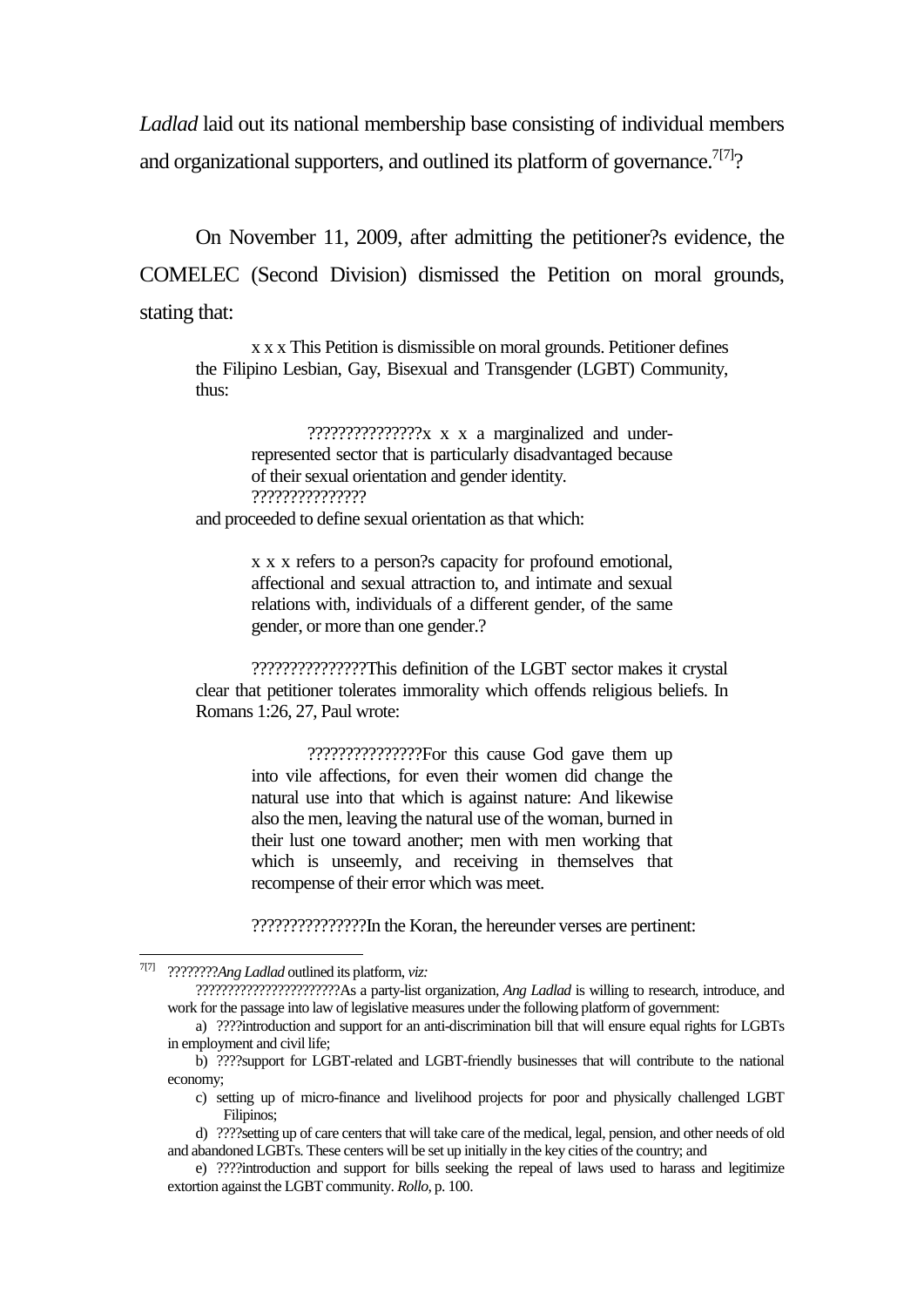???????????????For ye practice your lusts on men in preference to women ?ye are indeed a people transgressing beyond bounds.? (7.81) ?And we rained down on them a shower (of brimstone): Then see what was the end of those who indulged in sin and crime!? (7:84) ?He said: ?O my Lord! Help Thou me against people who do mischief? (29:30).

???????????????As correctly pointed out by the Law Department in its Comment dated October 2, 2008:

> ???????????????The ANG LADLAD apparently advocates sexual immorality as indicated in the Petition?s par. 6F: ?Consensual partnerships or relationships by gays and lesbians who are already of age?. It is further indicated in par. 24 of the Petition which waves for the record: ?In 2007, Men Having Sex with Men or MSMs in the Philippines were estimated as 670,000 (Genesis 19 is the history of Sodom and Gomorrah).

> ???????????????Laws are deemed incorporated in every contract, permit, license, relationship, or accreditation. Hence, pertinent provisions of the Civil Code and the Revised Penal Code are deemed part of the requirement to be complied with for accreditation.

> ???????????????ANG LADLAD collides with Article 695 of the Civil Code which defines nuisance as ?Any act, omission, establishment, business, condition of property, or anything else which x x x (3) shocks, defies; or disregards decency or morality x x x

> ???????????????It also collides with Article 1306 of the Civil Code: ?The contracting parties may establish such stipulations, clauses, terms and conditions as they may deem convenient, provided they are not contrary to law, morals, good customs, public order or public policy. Art 1409 of the Civil Code provides that ?Contracts whose cause, object or purpose is contrary to law, morals, good customs, public order or public policy? are inexistent and void from the beginning.

???????????????Finally to safeguard the morality of the Filipino community, the Revised Penal Code, as amended, penalizes ?Immoral doctrines, obscene publications and exhibitions and indecent shows? as follows:

> ???????????????Art. 201. Immoral doctrines, obscene publications and exhibitions, and indecent shows. ?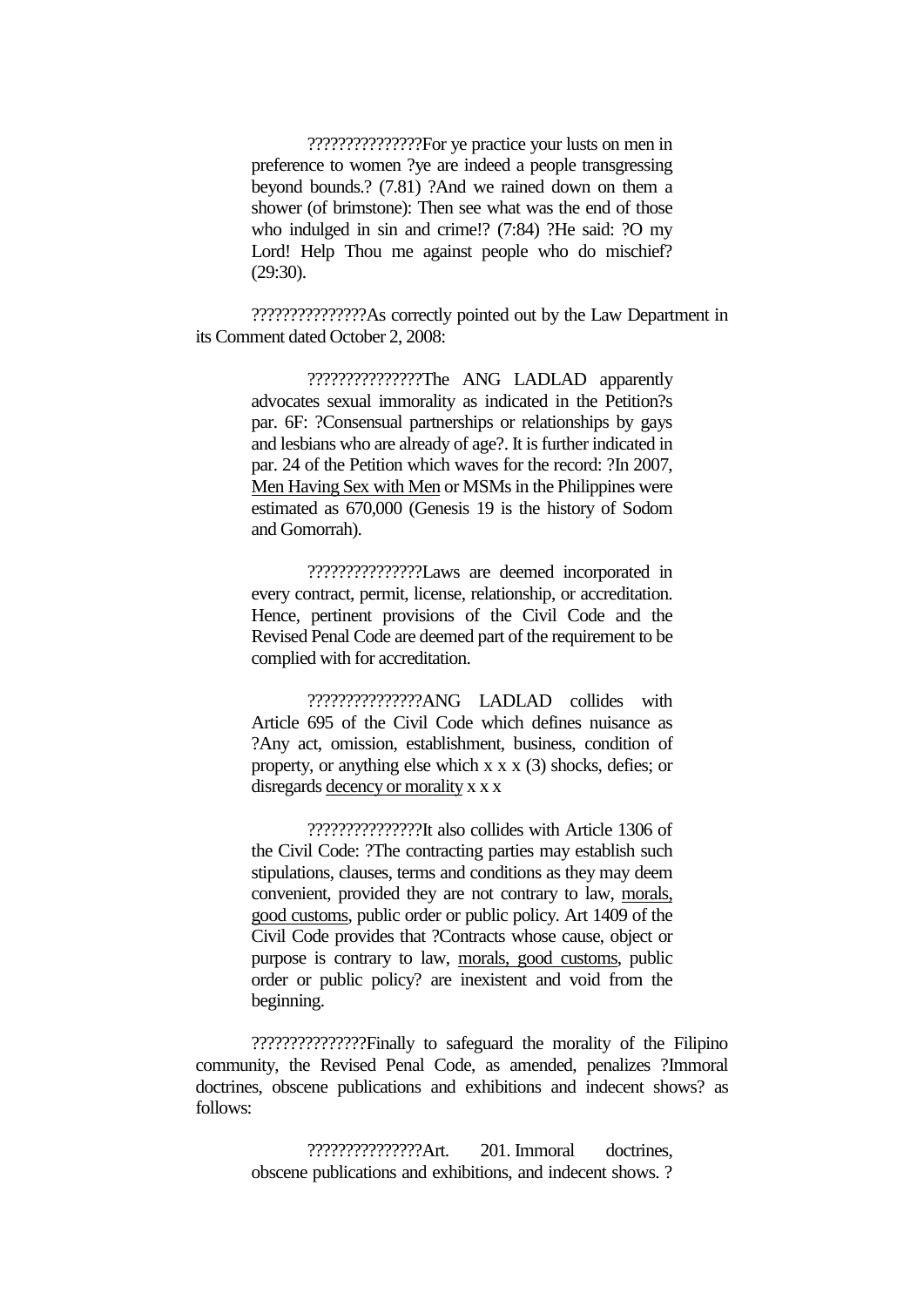The penalty of prision mayor or a fine ranging from six thousand to twelve thousand pesos, or both such imprisonment and fine, shall be imposed upon:

???????????????1. Those who shall publicly expound or proclaim doctrines openly contrary to public morals;

???????????????2. (a)? The authors of obscene literature, published with their knowledge in any form; the editors publishing such literature; and the owners/operators of the establishment selling the same;

??????????????????? (b) Those who, in theaters, fairs, cinematographs or any other place, exhibit indecent or immoral plays, scenes, acts or shows, it being understood that the obscene literature or indecent or immoral plays, scenes, acts or shows, whether live or in film, which are prescribed by virtue hereof, shall include those which: (1) glorify criminals or condone crimes; (2) serve no other purpose but to satisfy the market for violence, lust or pornography; (3) offend any race or religion; (4) tend to abet traffic in and use of prohibited drugs; and (5) are contrary to law, public order, morals, good customs, established policies, lawful orders, decrees and edicts.

???????????????3. Those who shall sell, give away or exhibit films, prints, engravings, sculpture or literature which are offensive to morals.

???????????????Petitioner should likewise be denied accreditation not only for advocating immoral doctrines but likewise for not being truthful when it said that it ?*or any of its nominees/party-list representatives have not violated or failed to comply with laws, rules, or regulations relating to the elections*.?

???????????????Furthermore, should this Commission grant the petition, we will be exposing our youth to an environment that does not conform to the teachings of our faith. Lehman Strauss, a famous bible teacher and writer in the U.S.A. said in one article that ?*older practicing homosexuals are a threat to the youth.*? As an agency of the government, ours too is the State?s avowed duty under Section 13, Article II of the Constitution to protect our youth from moral and spiritual degradation.<sup>8[8]</sup>

<sup>8[8] ?????????</sup>Id. at 36-39.? Citations omitted. Italics and underscoring in original text.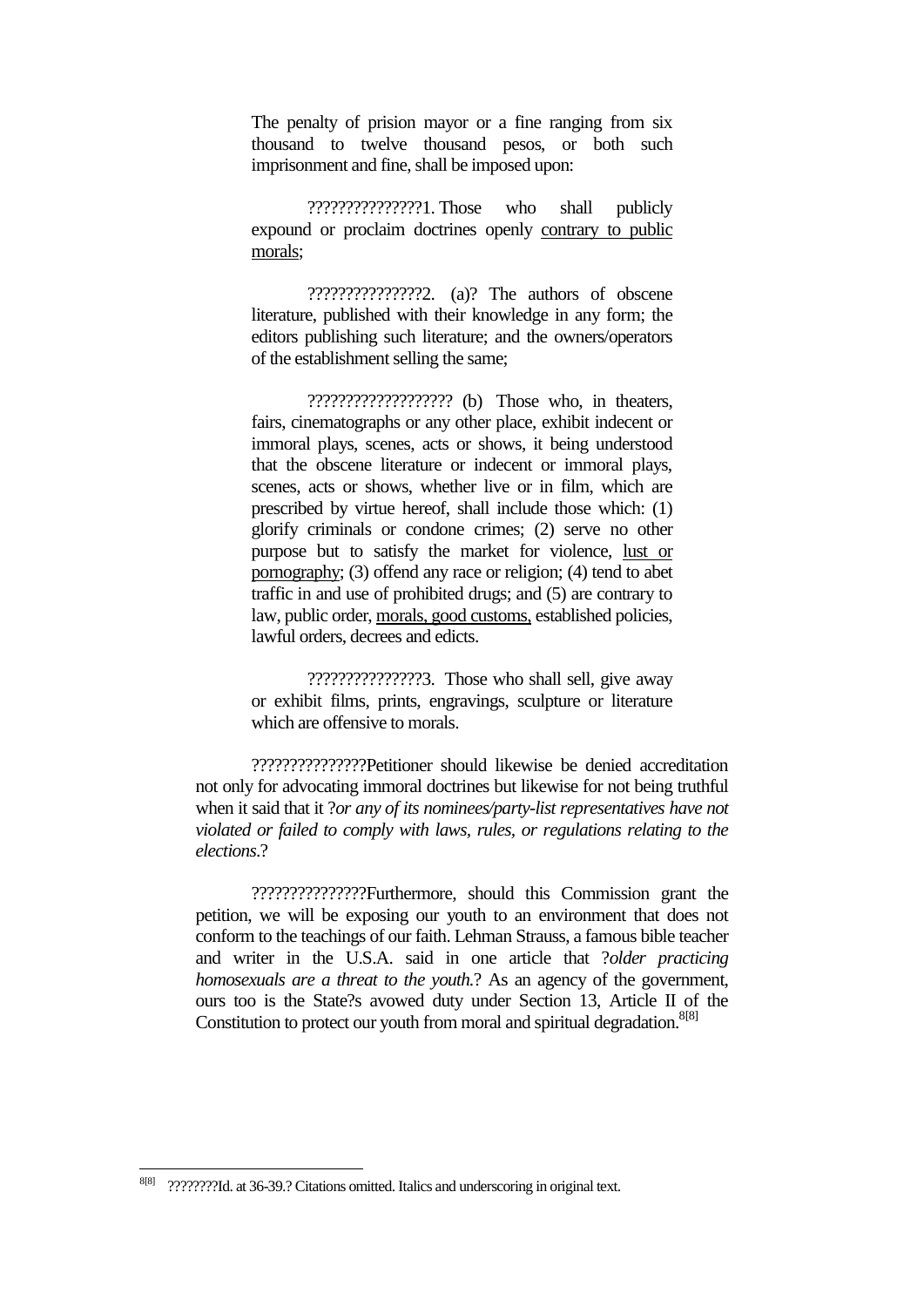When *Ang Ladlad* sought reconsideration,<sup>9[9]</sup> three commissioners voted to overturn the First Assailed Resolution (Commissioners Gregorio Y. Larrazabal, Rene V. Sarmiento, and Armando Velasco), while three commissioners voted to deny *Ang Ladlad?s* Motion for Reconsideration (Commissioners Nicodemo T. Ferrer, Lucenito N. Tagle, and Elias R. Yusoph).? The COMELEC Chairman, breaking the tie and speaking for the majority in his Separate Opinion, upheld the First Assailed Resolution, stating that:?

### I. The Spirit of Republic Act No. 7941

*???????????????Ladlad* is applying for accreditation as a sectoral party in the party-list system. Even assuming that it has properly proven its under-representation and marginalization, it cannot be said that *Ladlad*?s expressed sexual orientations *per se* would benefit the nation as a whole.

???????????????Section 2 of the party-list law unequivocally states that the purpose of the party-list system of electing congressional representatives is to enable Filipino citizens belonging to marginalized and under-represented sectors, organizations and parties, and who lack welldefined political constituencies but who could contribute to the formulation and enactment of appropriate legislation that will benefit the nation as a whole, to become members of the House of Representatives.

???????????????If entry into the party-list system would depend only on the ability of an organization to represent its constituencies, then all representative organizations would have found themselves into the party-list race. But that is not the intention of the framers of the law. The party-list system is not a tool to advocate tolerance and acceptance of misunderstood persons or groups of persons. Rather, **the party-list system is a tool for the realization of aspirations of marginalized individuals whose interests are also the nation?s** ? only that their interests have not been brought to the attention of the nation because of their under representation. **Until the time comes when** *Ladlad* **is able to justify that having mixed sexual orientations and transgender identities is beneficial to the nation, its application for accreditation under the party-list system will remain just that.**

II. No substantial differentiation

<sup>9[9] ?????????</sup>Id. at 77-88.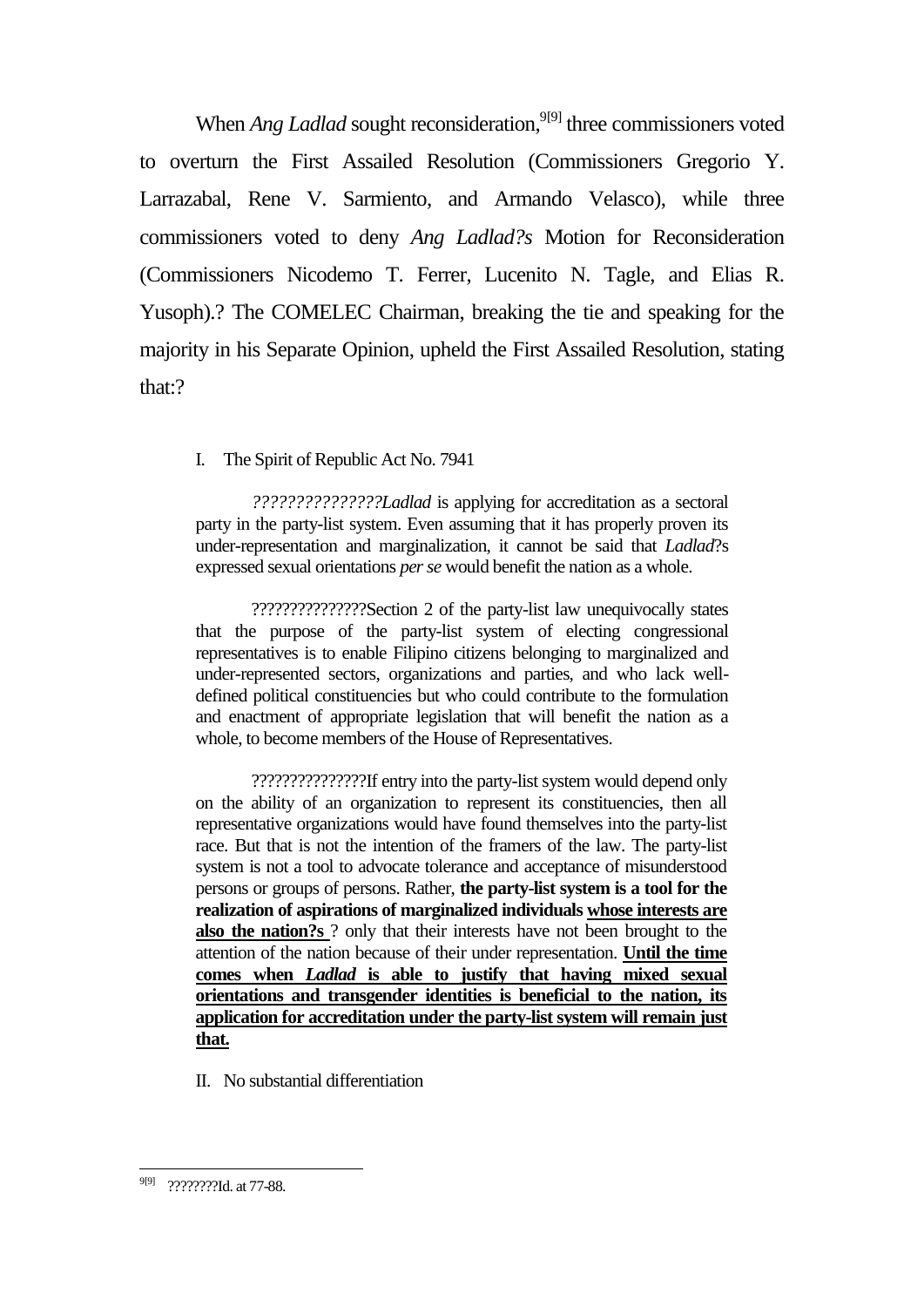???????????????In the United States, whose equal protection doctrine pervades Philippine jurisprudence, courts do not recognize lesbians, gays, homosexuals, and bisexuals (LGBT) as a ?special class? of individuals.? x x x? Significantly, it has also been held that homosexuality is not a constitutionally protected fundamental right, and that ?nothing in the U.S. Constitution discloses a comparable intent to protect or promote the social or legal equality of homosexual relations,? as in the case of race or religion or belief.

#### ???????????????x x x x

???????????????Thus, even if society?s understanding, tolerance, and acceptance of LGBT?s is elevated, there can be no denying that *Ladlad* constituencies are still males and females, and **they will remain either male or female protected by the same Bill of Rights that applies to all citizens alike**.

???????????????x x x x

#### IV. ?Public Morals

???????????????x x x There is no question about not imposing on *Ladlad* Christian or Muslim religious practices. Neither is there any attempt to any particular religious group?s moral rules on *Ladlad*. Rather, what are being adopted as moral parameters and precepts are generally accepted public morals. They are possibly religious-based, but **as a society, the Philippines cannot ignore its more than 500 years of Muslim and Christian upbringing, such that some moral precepts espoused by said religions have sipped [sic] into society and these are not publicly accepted moral norms.**

### V. Legal Provisions

???????????????But above morality and social norms, they have become part of the law of the land. Article 201 of the Revised Penal Code imposes the penalty of *prision mayor* upon ?Those who shall publicly expound or proclaim doctrines openly contrary to public morals.? It penalizes ?immoral doctrines, obscene publications and exhibition and indecent shows.? *?Ang Ladlad?* apparently falls under these legal provisions. This is clear from its Petition?s paragraph 6F: ?Consensual partnerships or relationships by gays and lesbians who are already of age? It is further indicated in par. 24 of the Petition which waves for the record: ?In 2007, Men Having Sex with Men or MSMs in the Philippines were estimated as 670,000. Moreoever, Article 694 of the Civil Code defines ?nuisance? as any act, omission x x x or anything else x x x which shocks, defies or disregards decency or morality x x x.? These are all unlawful.<sup>10[10]</sup>

<sup>&</sup>lt;sup>10[10]</sup> ???????Id. at 50-54.? Emphasis and underscoring supplied.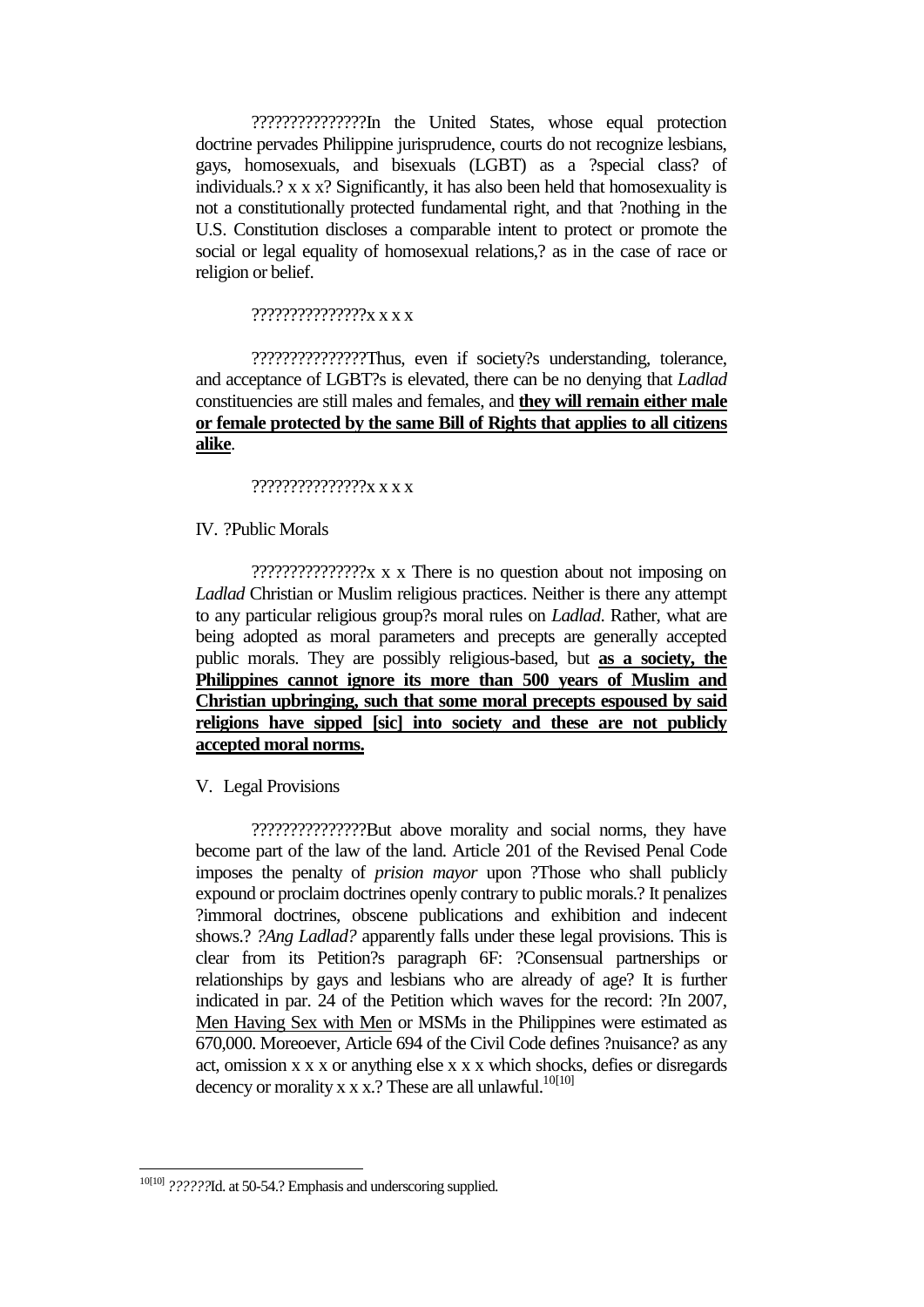On January 4, 2010, *Ang Ladlad* filed this Petition, praying that the Court annul the Assailed Resolutions and direct the COMELEC to grant *Ang Ladlad?s* application for accreditation.? *Ang Ladlad* also sought the issuance *ex parte* of a preliminary mandatory injunction against the COMELEC, which had previously announced that it would begin printing the final ballots for the May 2010 elections by January 25, 2010.?

On January 6, 2010, we ordered the Office of the Solicitor General (OSG) to file its Comment on behalf of COMELEC not later than 12:00 noon of January 11, 2010.<sup>11[11]</sup>? Instead of filing a Comment, however, the OSG filed a Motion for Extension, requesting that it be given until January 16, 2010 to Comment.12[12]? Somewhat surprisingly, the OSG later filed a Comment in support of petitioner?s application.<sup>13[13]</sup>? Thus, in order to give COMELEC the opportunity to fully ventilate its position, we required it to file its own comment.<sup>14[14]</sup> The COMELEC, through its Law Department, filed its Comment on February 2, 2010.<sup>15[15]</sup>

In the meantime, due to the urgency of the petition, we issued a temporary restraining order on January 12, 2010, effective immediately and continuing until further orders from this Court, directing the COMELEC to cease and desist from implementing the Assailed Resolutions.<sup>16[16]</sup>

Also, on January 13, 2010, the Commission on Human Rights (CHR) filed a Motion to Intervene or to Appear as Amicus Curiae, attaching thereto its

<sup>11[11]</sup> ??????Id. at 121.

<sup>12[12]</sup> ??????Id. at 129-132.

<sup>13[13]</sup> ??????Id. at 151-283.

<sup>14[14] ??????</sup>Id. at 284.

<sup>15[15]</sup> ??????Id. at 301-596.?

<sup>16[16]</sup> ??????Id. at 126.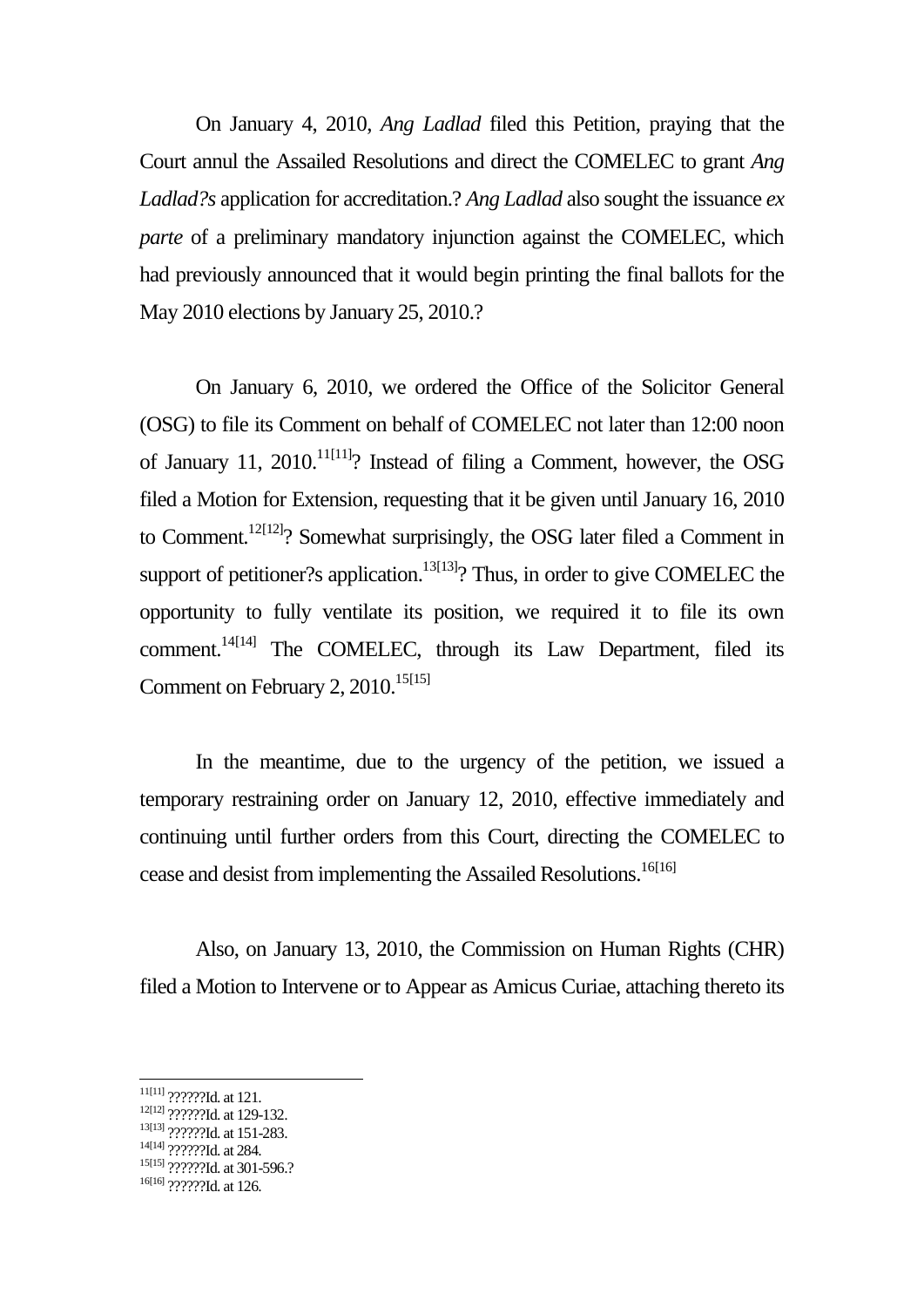Comment-in-Intervention. 17[17]? The CHR opined that the denial of *Ang Ladlad?s* petition on moral grounds violated the standards and principles of the Constitution, the Universal Declaration of Human Rights (UDHR), and the International Covenant on Civil and Political Rights (ICCPR).? On January 19, 2010, we granted the CHR?s motion to intervene.

On January 26, 2010, Epifanio D. Salonga, Jr. filed his Motion to Intervene<sup>18[18]</sup> which motion was granted on February 2, 2010.<sup>19[19]</sup>

### *The Parties? Arguments*

*Ang Ladlad* argued that the denial of accreditation, insofar as it justified the exclusion by using religious dogma, violated the constitutional guarantees against the establishment of religion.? Petitioner also claimed that the Assailed Resolutions contravened its constitutional rights to privacy, freedom of speech and assembly, and equal protection of laws, as well as constituted violations of the Philippines? international obligations against discrimination based on sexual orientation.?

???????????The OSG concurred with *Ang Ladlad?s* petition and argued that the COMELEC erred in denying petitioner?s application for registration since there was no basis for COMELEC?s allegations of immorality. It also opined that LGBTs have their own special interests and concerns which should have been recognized by the COMELEC as a separate classification.? However, insofar as the purported violations of petitioner?s freedom of speech, expression, and assembly were concerned, the OSG maintained that there had been no restrictions on these rights.

<u>.</u>

<sup>17[17] ??????</sup>Id. at 133-160.

 $^{18[18]}$  ??????Id. at 288-291.

<sup>19[19]</sup> ??????Id. at 296.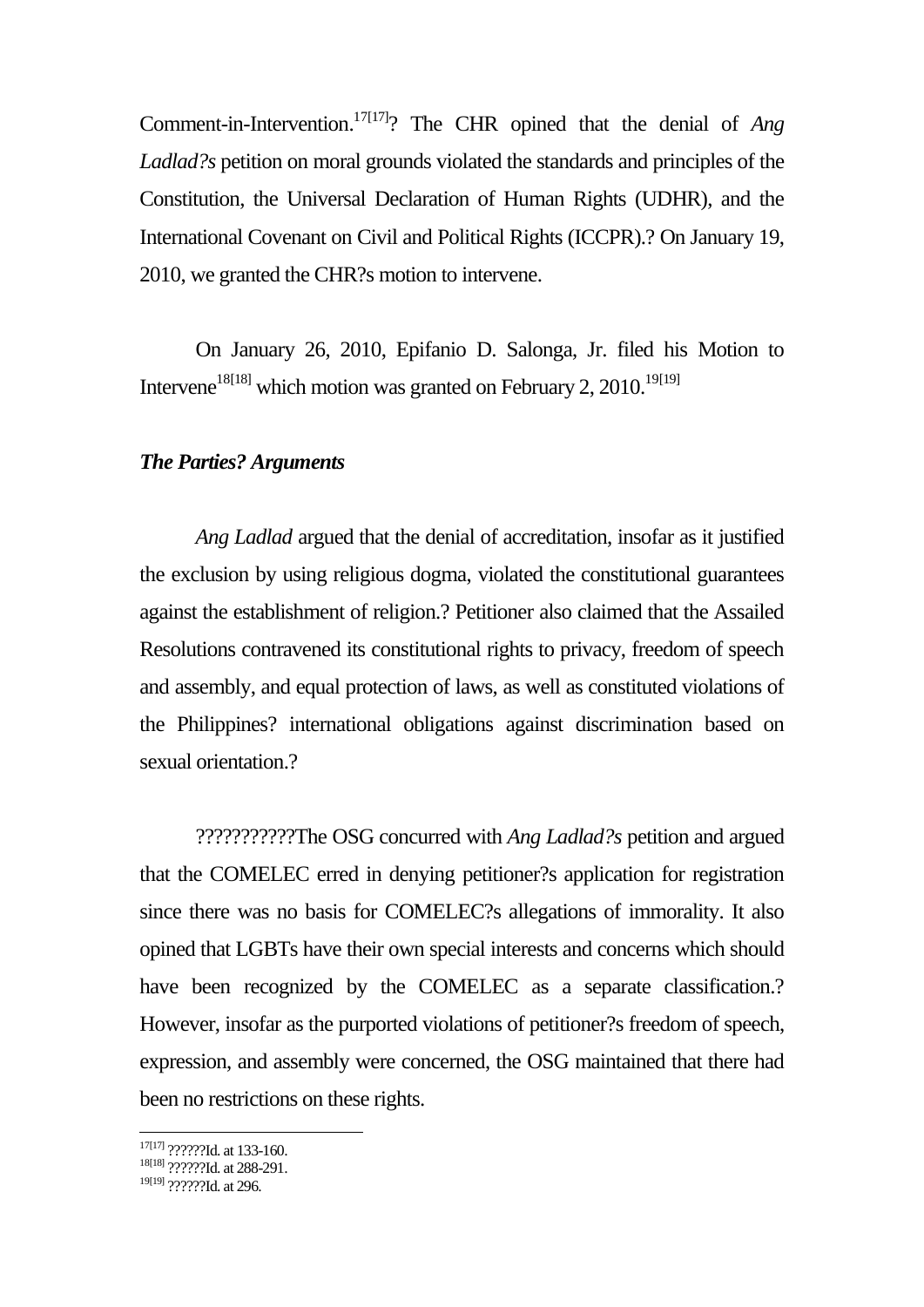In its Comment, the COMELEC reiterated that petitioner does not have a concrete and genuine national political agenda to benefit the nation and that the petition was validly dismissed on moral grounds. It also argued *for the first time* that the LGBT sector is not among the sectors enumerated by the Constitution and RA 7941, and that petitioner made untruthful statements in its petition when it alleged its national existence contrary to actual verification reports by COMELEC?s field personnel.

## **Our Ruling**

???????????We grant the petition.

*Compliance with the Requirements of the Constitution and Republic Act No.? 7941*

The COMELEC denied *Ang Ladlad?s* application for registration on the ground that the LGBT sector is neither enumerated in the Constitution and RA 7941, nor is it associated with or related to any of the sectors in the enumeration.

Respondent mistakenly opines that our ruling in *Ang Bagong Bayani*  stands for the proposition that only those sectors specifically enumerated in the law or related to said sectors (labor, peasant, fisherfolk, urban poor, indigenous cultural communities, elderly, handicapped, women, youth, veterans, overseas workers, and professionals) may be registered under the party-list system.? As we explicitly ruled in *Ang Bagong Bayani-OFW Labor Party v. Commission*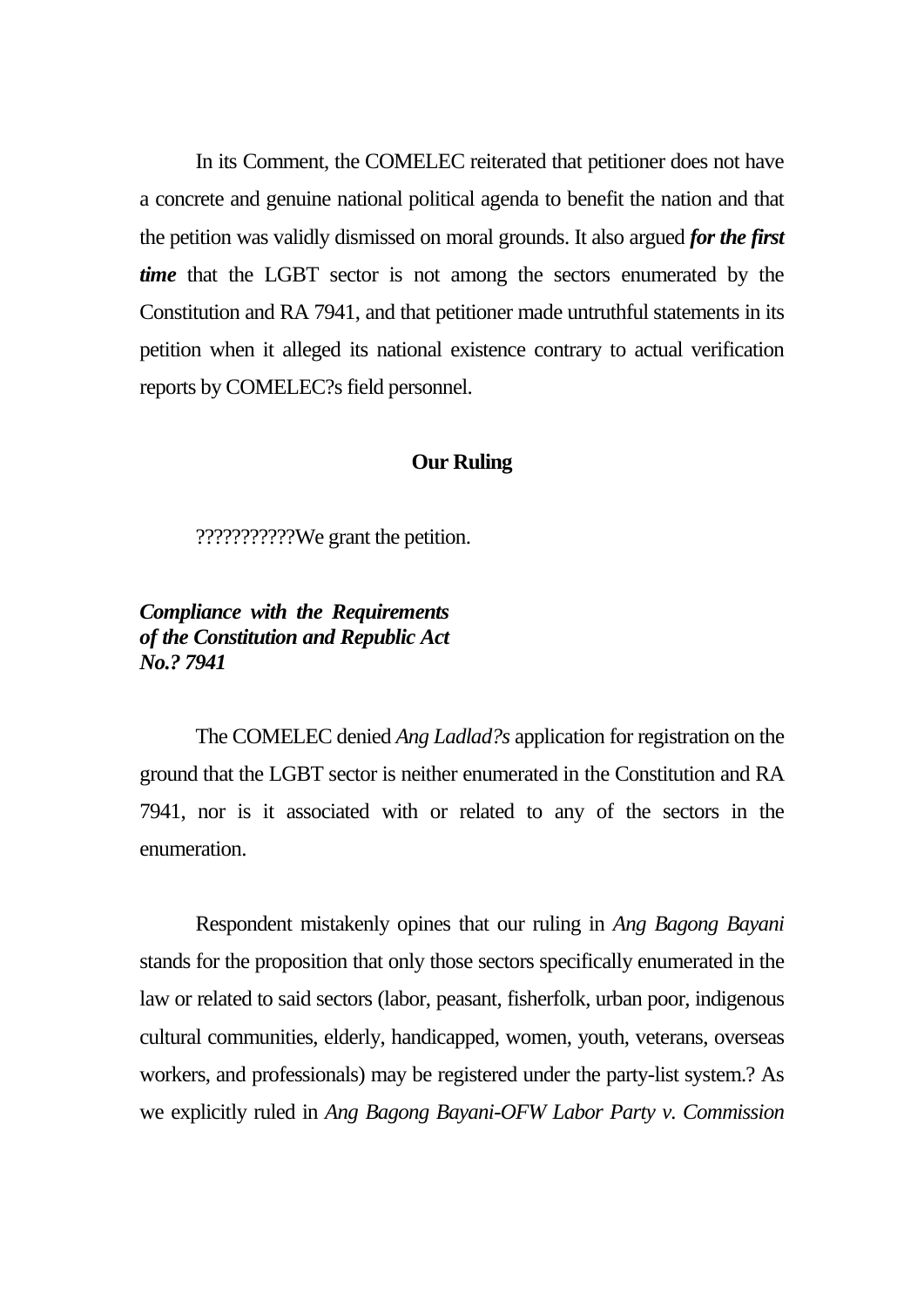*on Elections*, 20[20] ?the enumeration of marginalized and under-represented sectors is not exclusive?.? The crucial element is not whether a sector is specifically enumerated, but whether a particular organization complies with the requirements of the Constitution and RA 7941.?

### ???????????????

Respondent also argues that *Ang Ladlad* made untruthful statements in its petition when it alleged that it had nationwide existence through its members and affiliate organizations. The COMELEC claims that upon verification by its field personnel, it was shown that ?save for a few isolated places in the country, petitioner does not exist in almost all provinces in the country.? $^{21[21]}$ ?

This argument that ?petitioner made untruthful statements in its petition when it alleged its national existence? is a new one; previously, the COMELEC claimed that petitioner was ?not being truthful when it said that it or any of its nominees/party-list representatives have not violated or failed to comply with laws, rules, or regulations relating to the elections.?? Nowhere was this ground for denial of petitioner?s accreditation mentioned or even alluded to in the Assailed Resolutions. This, in itself, is quite curious, considering that the reports of petitioner?s alleged non-existence were already available to the COMELEC prior to the issuance of the First Assailed

<sup>20[20]</sup> ???Supra note 6.

<sup>21[21]</sup> ??????It appears that on September 4, 2009, the Second Division directed the various COMELEC Regional Offices to verify the existence, status, and capacity of petitioner. In its Comment, respondent submitted copies of various reports stating that ANG LADLAD LGBT or LADLAD LGBT did not exist in the following areas: Batangas (October 6, 2009); Romblon (October 6, 2009); Palawan (October 16, 2009); Sorsogon (September 29, 2009); Cavite, Marinduque, Rizal (October 12, 2009); Basilan, Maguindanao, Lanao del Sur, Sulu, Tawi Tawi (October 19, 2009); Biliran, Leyte, Southern Leyte, Samar, Eastern Samar, Northern Samar (October 19, 2009); Albay, Camarines Sur, Camarines Norte, Catanduanes, Masbate, Sorsogon (October 25, 2009); Ilocos Sur, Ilocos Norte, La Union, Pangasinan (October 23, 2009); North Cotabato, Sarangani, South Cotabato, Sultan Kudarat (October 23, 2009); Aklan, Antique, Iloilo and Negros Occidental (October 25, 2009); Bohol, Cebu, Siquijor (October 24, 2009); Negros Oriental (October 26, 2009); Cordillera Administrative Region (October 30, 2009); Agusan del Norte, Agusan del Sur, Dinagat Islands, Surigao del Norte, Surigao del Sur (October 26, 2009); Cagayan de Oro, Bukidnon, Camiguin, MIsamis Oriental, Lanao del Norte (October 31, 2009); Laguna (November 2, 2009); Occidental Mindoro, Oriental Mindoro (November 13, 2009); Quezon (November 24, 2009); Davao City, Davao del Sur, Davao del Norte, Compostela Valley, Davao Oriental (November 19, 2009); Caloocan, Las Pinas, Makati, Mandaluyong, Manila, Marikina, Muntinlupa, Navotas, Paranaque, Pasay, Pasig, Pateros, Quezon City, San Juan, Taguig, Valenzuela (December 16, 2009). *Rollo*, pp.323-596.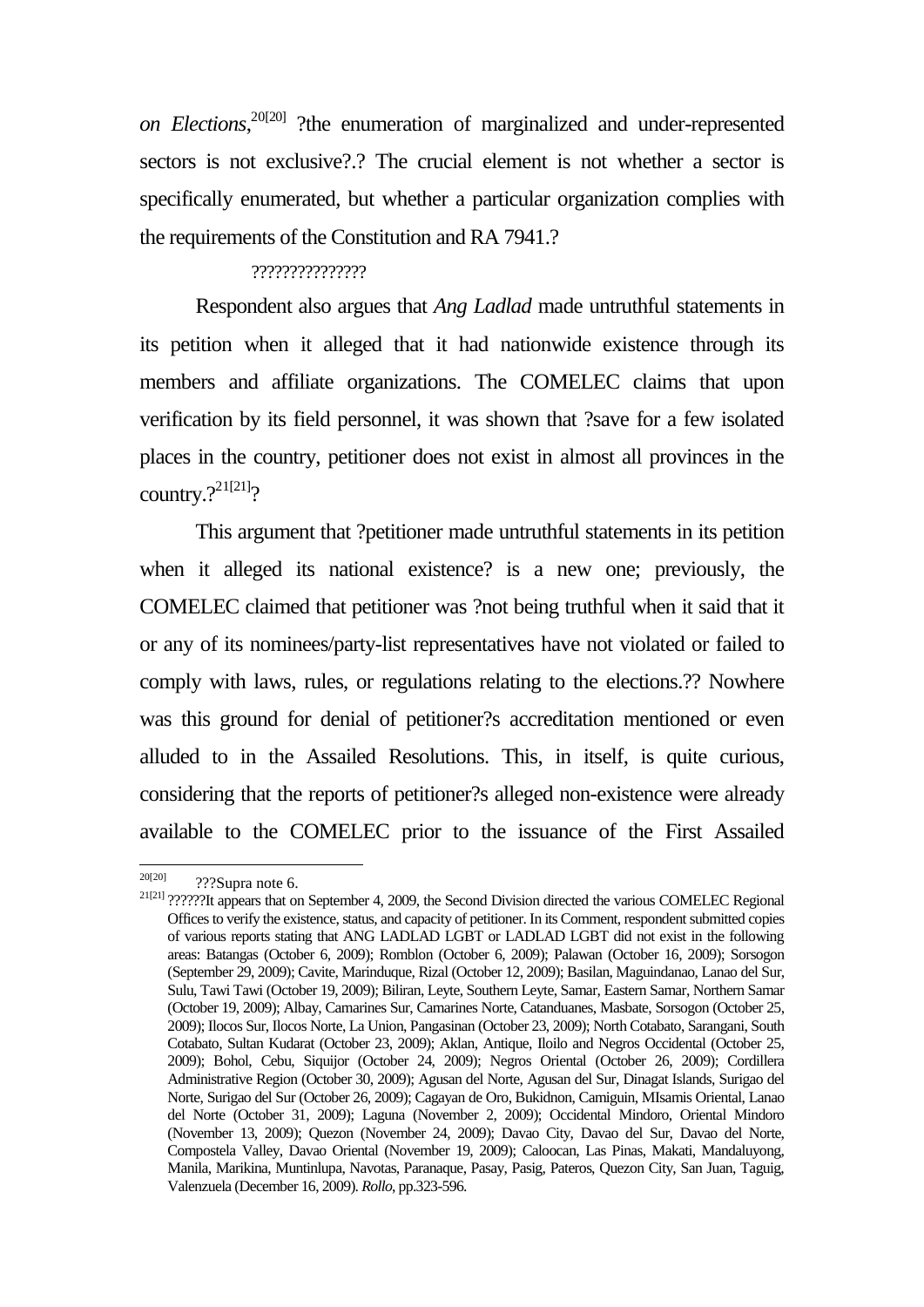Resolution. At best, this is irregular procedure; at worst, a belated afterthought, a change in respondent?s theory, and a serious violation of petitioner?s right to procedural due process.

Nonetheless, we find that there has been no misrepresentation.? A cursory perusal of *Ang Ladlad?s* initial petition shows that it never claimed to exist in each province of the Philippines. Rather, petitioner alleged that the LGBT community in the Philippines was estimated to constitute at least 670,000 persons; that it had 16,100 affiliates and members around the country, and 4,044 members in its electronic discussion group.22[22] *Ang Ladlad* also represented itself to be ?a national LGBT umbrella organization with affiliates around the Philippines composed of the following LGBT networks:?

- Abra Gay Association
- Aklan Butterfly Brigade (ABB) ? Aklan
- Albay Gay Association
- Arts Center of Cabanatuan City ? Nueva Ecija
- Boys Legion ? Metro Manila
- Cagayan de Oro People Like Us (CDO PLUS)
- Can?t Live in the Closet, Inc. (CLIC) ? Metro Manila
- Cebu Pride ? Cebu City
- Circle of Friends
- Dipolog Gay Association ? Zamboanga del Norte
- Gay, Bisexual, & Transgender Youth Association (GABAY)
- Gay and Lesbian Activists Network for Gender Equality (GALANG) ? Metro Manila
- Gay Men?s Support Group (GMSG) ? Metro Manila
- Gay United for Peace and Solidarity (GUPS) ? Lanao del Norte
- Iloilo City Gay Association ? Iloilo City
- Kabulig Writer?s Group ? Camarines Sur
- **Lesbian Advocates Philippines, Inc. (LEAP)**
- **LUMINA** ? Baguio City
- **Marikina Gay Association ? Metro Manila**
- Metropolitan Community Church (MCC) ? Metro Manila
- Naga City Gay Association ? Naga City
- ONE BACARDI
- Order of St. Aelred (OSAe) ? Metro Manila
- **PUP LAKAN**

<sup>1</sup> <sup>22[22]</sup> ??????Id. at 96.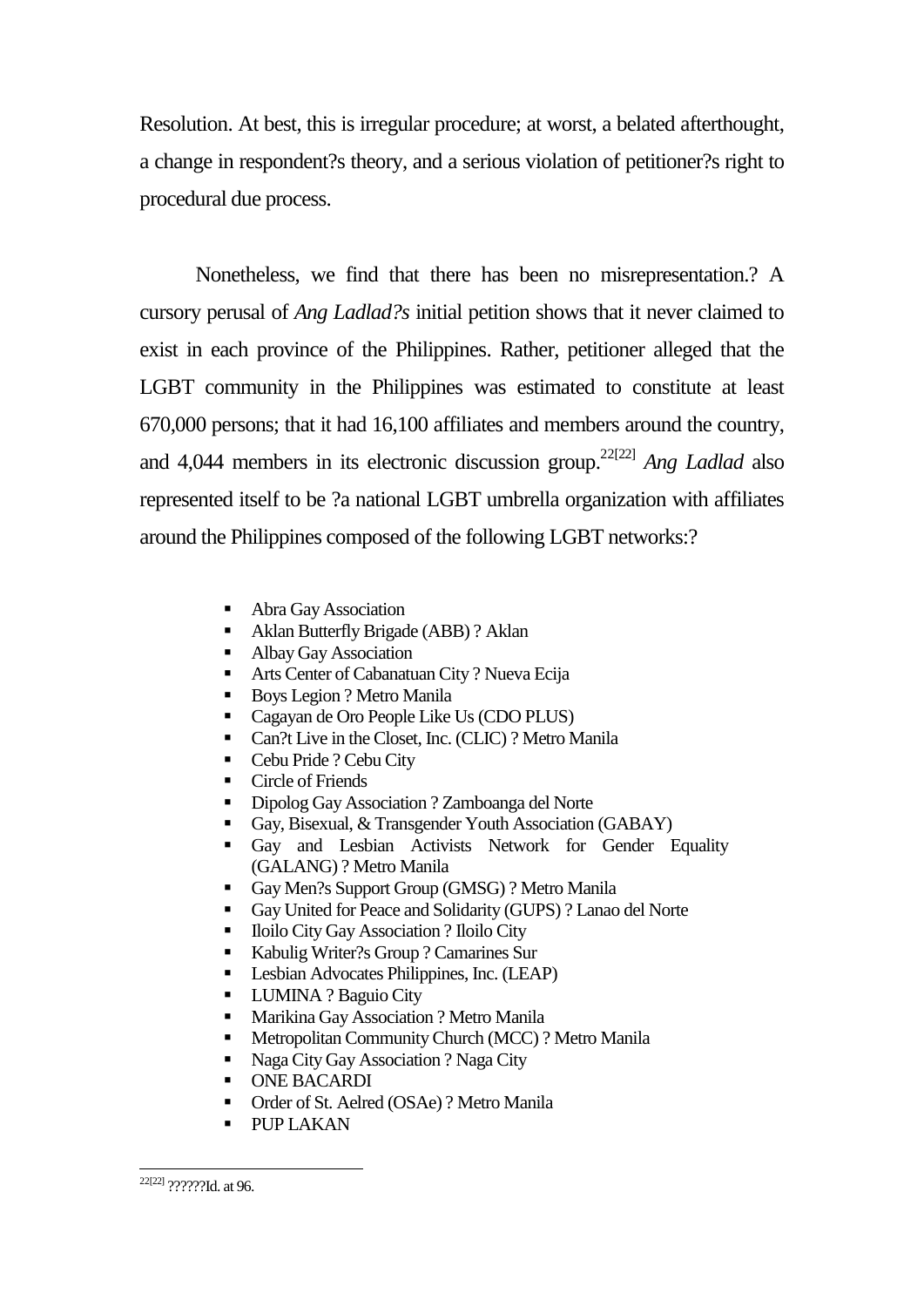- RADAR PRIDEWEAR
- Rainbow Rights Project (R-Rights), Inc. ? Metro Manila
- San Jose del Monte Gay Association ? Bulacan
- Sining Kayumanggi Royal Family ? Rizal
- Society of Transexual Women of the Philippines (STRAP) ? Metro Manila
- Soul Jive ? Antipolo, Rizal
- The Link ? Davao City
- Tayabas Gay Association ? Quezon
- Women?s Bisexual Network ? Metro Manila
- Zamboanga Gay Association ? Zamboanga City<sup>23[23]</sup>

Since the COMELEC only searched for the names *ANG LADLAD* LGBT or *LADLAD* LGBT, it is no surprise that they found that petitioner had no presence in any of these regions. In fact, if COMELEC?s findings are to be believed, petitioner does not even exist in Quezon City, which is registered as *Ang Ladlad?s* principal place of business.

Against this backdrop, we find that *Ang Ladlad* has sufficiently demonstrated its compliance with the legal requirements for accreditation. Indeed, aside from COMELEC?s moral objection and the belated allegation of non-existence, nowhere in the records has the respondent ever found/ruled that *Ang Ladlad* is not qualified to register as a party-list organization under any of the requisites under RA 7941 or the guidelines in *Ang Bagong Bayani*.? The difference, COMELEC claims, lies in *Ang Ladlad?s* morality, or lack thereof. ?

# *Religion as the Basis for Refusal to Accept Ang Ladlad?s Petition for Registration*

Our Constitution provides in Article III, Section 5 that ?[n]o law shall be made respecting an establishment of religion, or prohibiting the free exercise thereof.? At bottom, what our non-establishment clause calls for is

<sup>1</sup> <sup>23[23]</sup> ??????Id. at 96-97.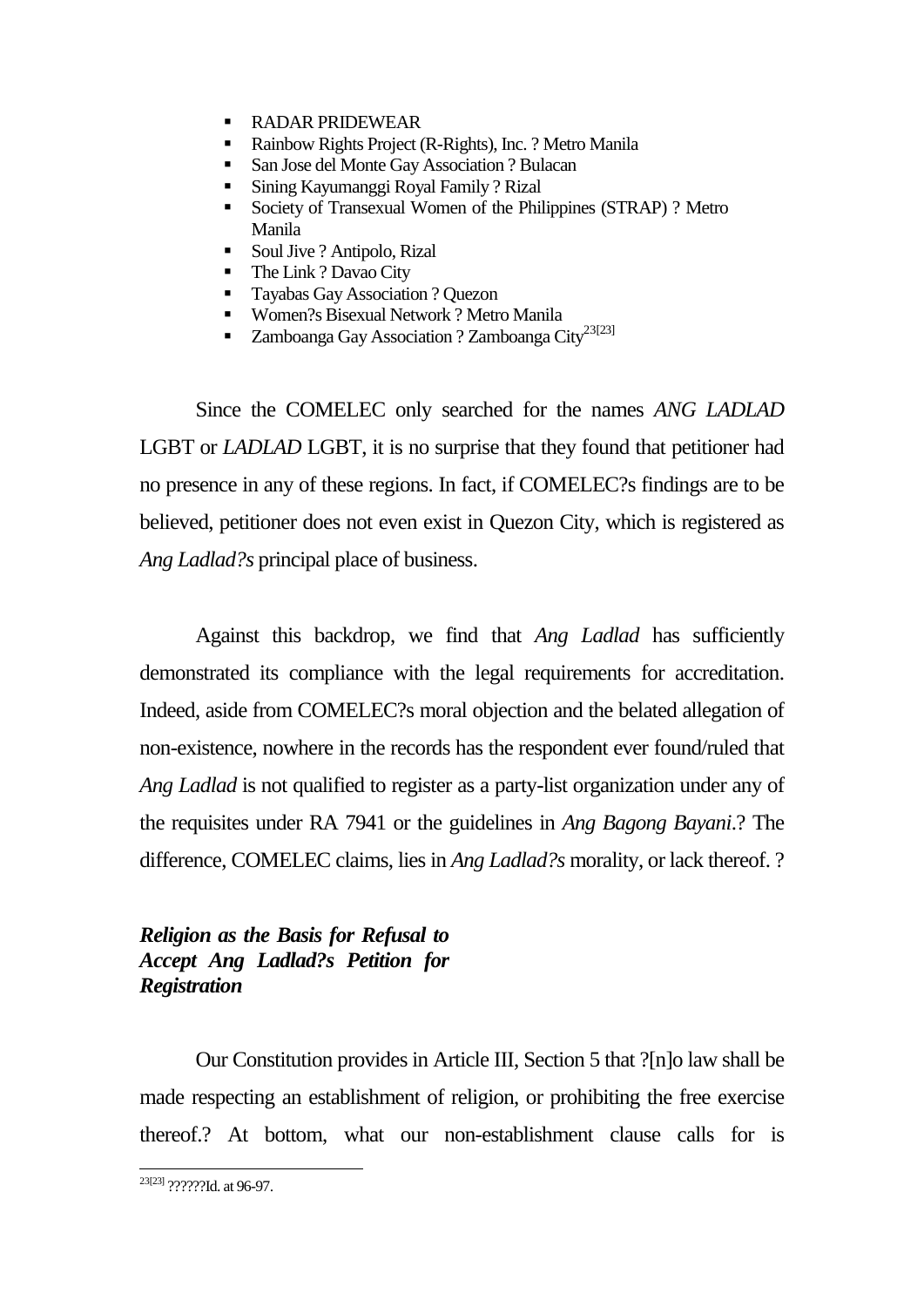?government neutrality in religious matters.? $2^{24[24]}$ ? Clearly, ?governmental reliance on religious justification is inconsistent with this policy of neutrality.?<sup>25[25]</sup> ?We thus find that it was grave violation of the nonestablishment clause for the COMELEC to utilize the Bible and the Koran to justify the exclusion of *Ang Ladlad*.

Rather than relying on religious belief, the legitimacy of the Assailed Resolutions should depend, instead, on whether the COMELEC is able to advance some justification for its rulings beyond mere conformity to religious doctrine. Otherwise stated, government must act for secular purposes and in ways that have primarily secular effects.? As we held in *Estrada v. Escritor*: 26[26]

???????????????x x x? The morality referred to in the law is public and necessarily secular, not religious as the dissent of Mr. Justice Carpio holds. "Religious teachings as expressed in public debate may influence the civil public order but public moral disputes may be resolved only on grounds articulable in secular terms." Otherwise, if government relies upon religious beliefs in formulating public policies and morals, the resulting policies and morals would require conformity to what some might regard as religious programs or agenda. The non-believers would therefore be compelled to conform to a standard of conduct buttressed by a religious belief, i.e., to a "compelled religion," anathema to religious freedom. Likewise, if government based its actions upon religious beliefs, it would tacitly approve or endorse that belief and thereby also tacitly disapprove contrary religious or non-religious views that would not support the policy. As a result, government will not provide full religious freedom for all its citizens, or even make it appear that those whose beliefs are disapproved are second-class citizens.

???????????????In other words, government action, including its proscription of immorality as expressed in criminal law like concubinage, must have a secular purpose. That is, the government proscribes this conduct because it is "detrimental (or dangerous) to those conditions upon which depend the existence and progress of human society" and not because the conduct is proscribed by the beliefs of one religion or the other. Although admittedly, moral judgments based on religion might have a compelling influence on those engaged in public deliberations over what actions would

 $^{24[24]}$  ??????BERNAS, THE 1987 CONSTITUTION OF THE PHILIPPINES: A COMMENTARY 346 (2009). 25[25] ??????*Estrada v. Escritor,* 455 Phil. 411 (2003), citing Smith, S., "*The Rise and Fall of Religious Freedom in* 

*Constitutional Discourse*", 140 UNIVERSITY OF PENNSYLVANIA LAW REVIEW, 149, 160 (1991).? 26[26] ??????455 Phil. 411 (2003).?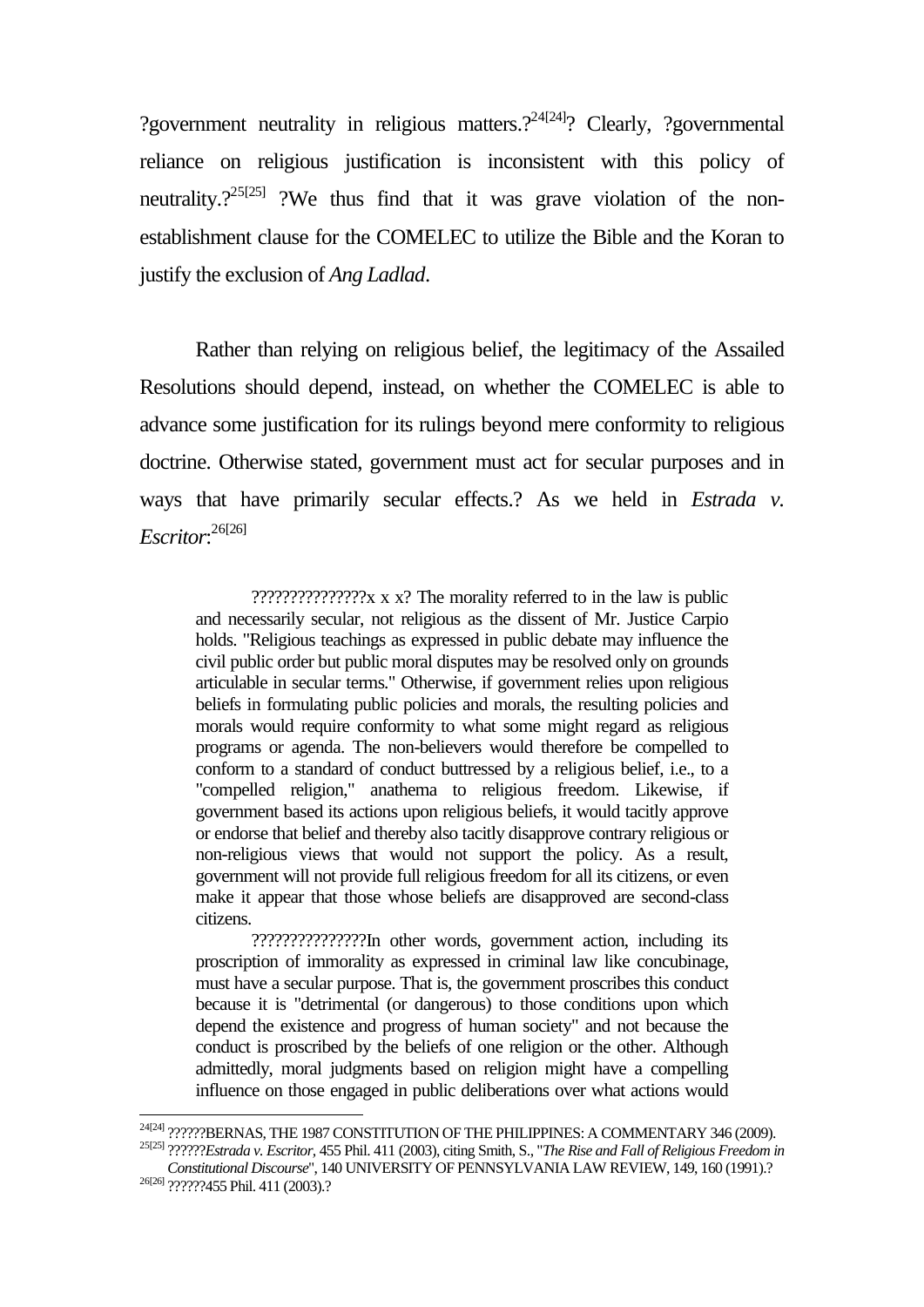be considered a moral disapprobation punishable by law. After all, they might also be adherents of a religion and thus have religious opinions and moral codes with a compelling influence on them; the human mind endeavors to regulate the temporal and spiritual institutions of society in a uniform manner, harmonizing earth with heaven. Succinctly put, a law could be religious or Kantian or Aquinian or utilitarian in its deepest roots, but it must have an articulable and discernible secular purpose and justification to pass scrutiny of the religion clauses. x x x Recognizing the religious nature of the Filipinos and the elevating influence of religion in society, however, the Philippine constitution's religion clauses prescribe not a strict but a benevolent neutrality. Benevolent neutrality recognizes that government must pursue its secular goals and interests but at the same time strive to uphold religious liberty to the greatest extent possible within flexible constitutional limits. Thus, although the morality contemplated by laws is secular, benevolent neutrality could allow for accommodation of morality based on religion, provided it does not offend compelling state interests. $27[27]$ 

# *Public Morals as a Ground to Deny Ang Ladlad?s Petition for Registration*

Respondent suggests that although the moral condemnation of homosexuality and homosexual conduct may be religion-based, it has long been transplanted into generally accepted public morals.? The COMELEC argues:

???????????????Petitioner?s accreditation was denied not necessarily because their group consists of LGBTs but because of the danger it poses to the people especially the youth. Once it is recognized by the government, a sector which believes that there is nothing wrong in having sexual relations with individuals of the same gender is a bad example. It will bring down the standard of morals we cherish in our civilized society. Any society without a set of moral precepts is in danger of losing its own existence.<sup>28[28]</sup>

We are not blind to the fact that, through the years, homosexual conduct, and perhaps homosexuals themselves, have borne the brunt of societal disapproval.? It is not difficult to imagine the reasons behind this censure ?

<u>.</u>

<sup>27[27]</sup> ??????Id*.* at 588-589.

<sup>28[28]</sup> ??????*Rollo*, p. 315.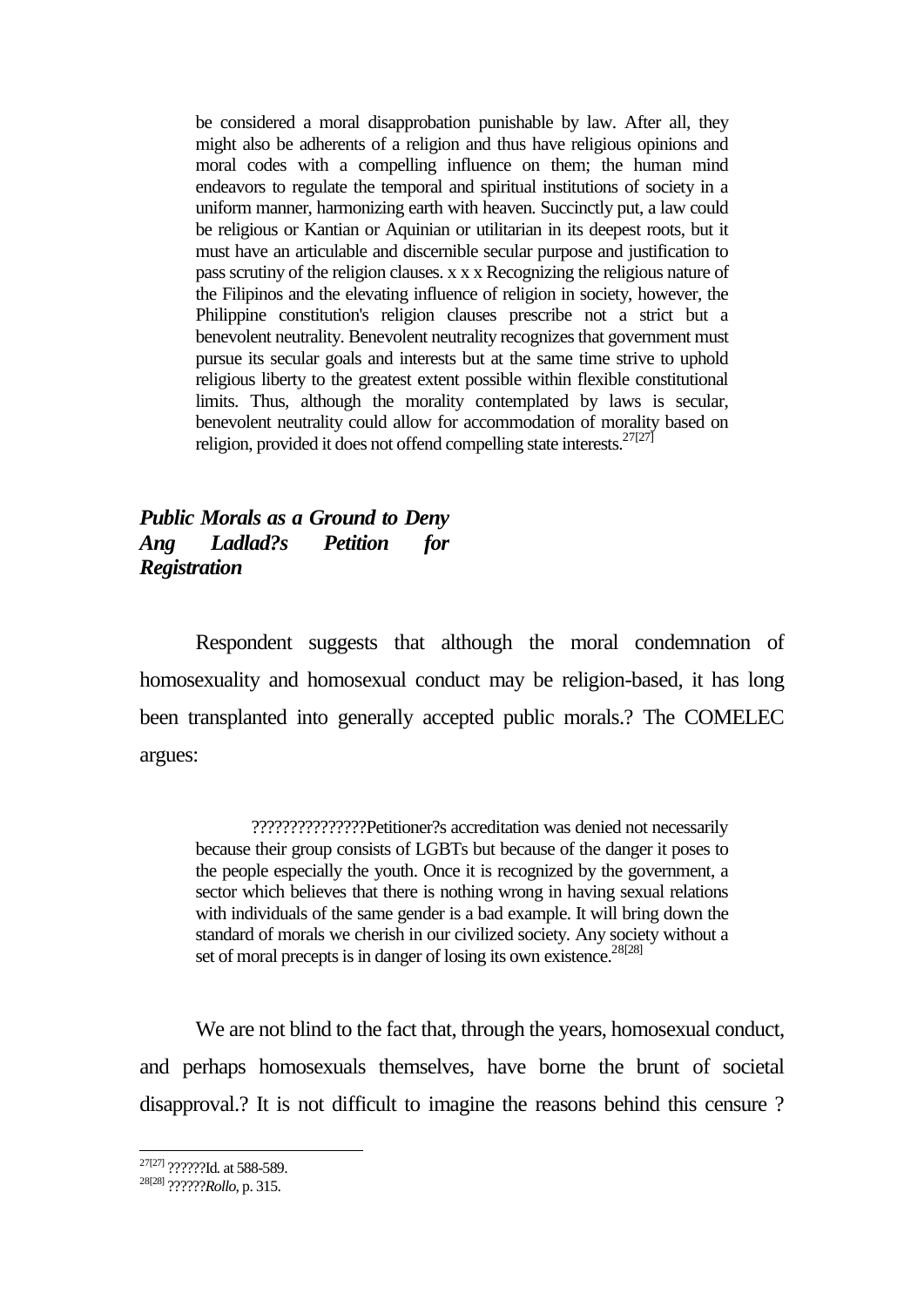religious beliefs, convictions about the preservation of marriage, family, and procreation, even dislike or distrust of homosexuals themselves and their perceived lifestyle.? Nonetheless, we recall that the Philippines has not seen fit to criminalize homosexual conduct.? Evidently, therefore, these ?generally accepted public morals? have not been convincingly transplanted into the realm of law.<sup>29[29]</sup>? ?

The Assailed Resolutions have not identified any specific overt immoral act performed by *Ang Ladlad*.? Even the OSG agrees that ?there should have been a finding by the COMELEC that the group?s members have committed or are committing immoral acts. $?^{30[30]}$ ? The OSG argues:

???????????????x x x A person may be sexually attracted to a person of the same gender, of a different gender, or more than one gender, but mere attraction does not translate to immoral acts. There is a great divide between thought and action. *Reduction ad absurdum*. If immoral thoughts could be penalized, COMELEC would have its hands full of disqualification cases against both the ?straights? and the gays.? Certainly this is not the intendment of the law.31[31]

Respondent has failed to explain what societal ills are sought to be prevented, or why special protection is required for the youth.? Neither has the COMELEC condescended to justify its position that petitioner?s admission into the party-list system would be so harmful as to irreparably damage the moral fabric of society.? We, of course, do not suggest that the state is wholly without authority to regulate matters concerning morality, sexuality, and sexual relations, and we recognize that the government will and should continue to

 $29[29]_2$ 29[29]? ?????*In Anonymous v. Radam*, A.M. No. P-07-2333, December 19, 2007, 541 SCRA 12, citing *[Concerned Employee v. Mayor](http://www.lawphil.net/judjuris/juri2004/nov2004/am_p_02_1564_2004.html)*, A.M. No. P-02-1564, 23 November 2004, 443 SCRA 448, we ruled that immorality cannot be judged based on personal bias, specifically those colored by particular mores. Nor should it be grounded on "cultural" values not convincingly demonstrated to have been recognized in the realm of public policy expressed in the Constitution and the laws. At the same time, the constitutionally guaranteed rights (such as the right to privacy) should be observed to the extent that they protect behavior that may be frowned upon by the majority.

<sup>30[30]</sup> ??????*Rollo,* pp. 178.

<sup>31[31]</sup> ??????Id*.* at 179-180.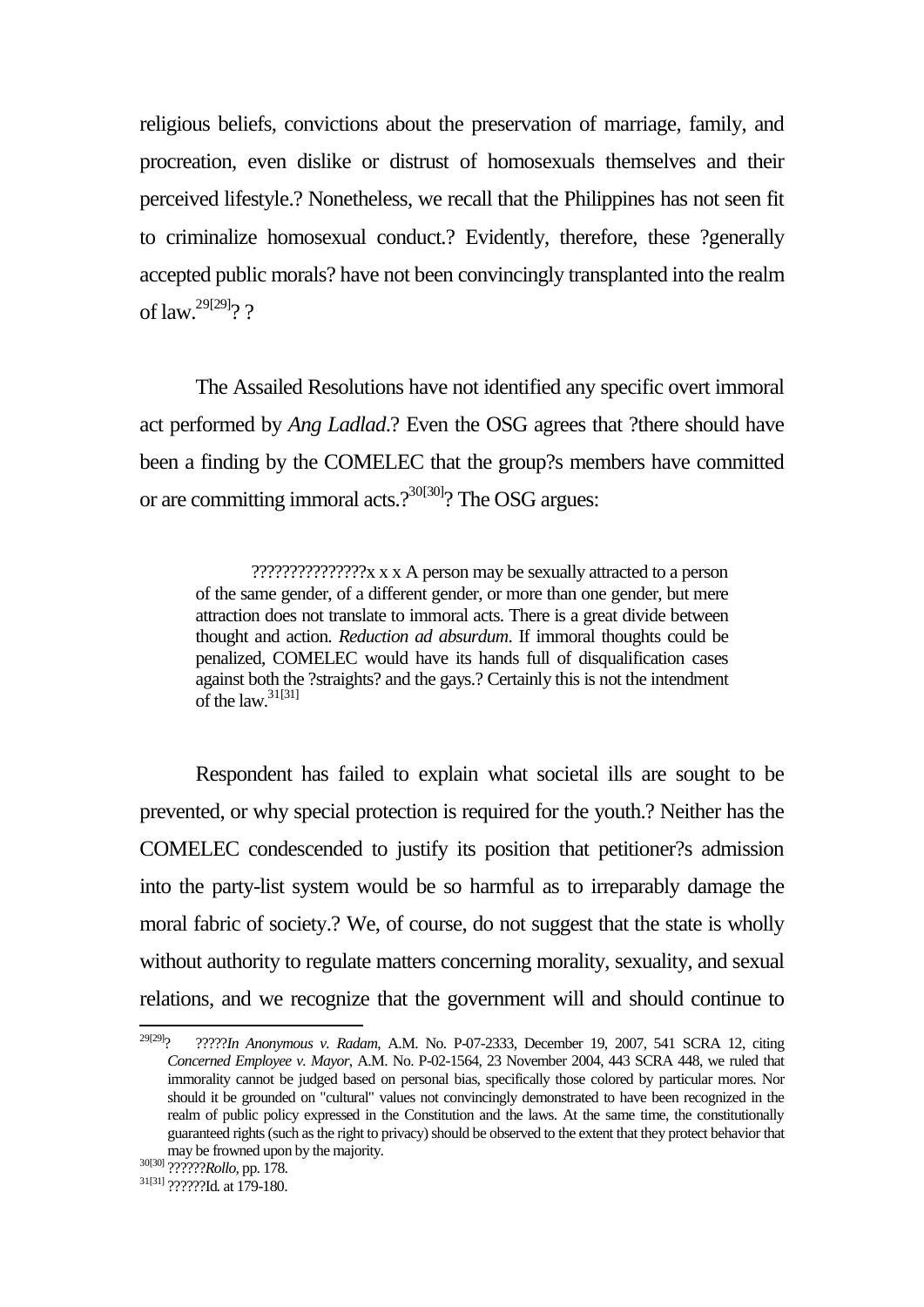restrict behavior considered detrimental to society.? Nonetheless, we cannot countenance advocates who, undoubtedly with the loftiest of intentions, situate morality on one end of an argument or another, without bothering to go through the rigors of legal reasoning and explanation.? In this, the notion of morality is robbed of all value.? Clearly then, the bare invocation of morality will not remove an issue from our scrutiny.

We also find the COMELEC?s reference to purported violations of our penal and civil laws flimsy, at best; disingenuous, at worst. Article 694 of the Civil Code defines a nuisance as ?any act, omission, establishment, condition of property, or anything else which shocks, defies, or disregards decency or morality,? the remedies for which are a prosecution under the Revised Penal Code or any local ordinance, a civil action, or abatement without judicial proceedings.32[32]? A violation of Article 201 of the Revised Penal Code, on the other hand, requires proof beyond reasonable doubt to support a criminal conviction. It hardly needs to be emphasized that mere allegation of violation of laws is not proof, and a mere blanket invocation of public morals cannot replace the institution of civil or criminal proceedings and a judicial determination of liability or culpability.?

 $\gamma$ 

1

As such, we hold that moral disapproval, without more, is not a sufficient governmental interest to justify exclusion of homosexuals from participation in the party-list system.? The denial of *Ang Ladlad?s* registration on purely moral grounds amounts more to a statement of dislike and disapproval of homosexuals, rather than a tool to further any substantial public interest.? Respondent?s blanket justifications give rise to the inevitable conclusion that the COMELEC targets homosexuals themselves as a class, not because of any particular morally reprehensible act.? It is this selective

<sup>&</sup>lt;sup>32[32]</sup> ??????CIVIL CODE OF THE PHILIPPINES, Art. 699.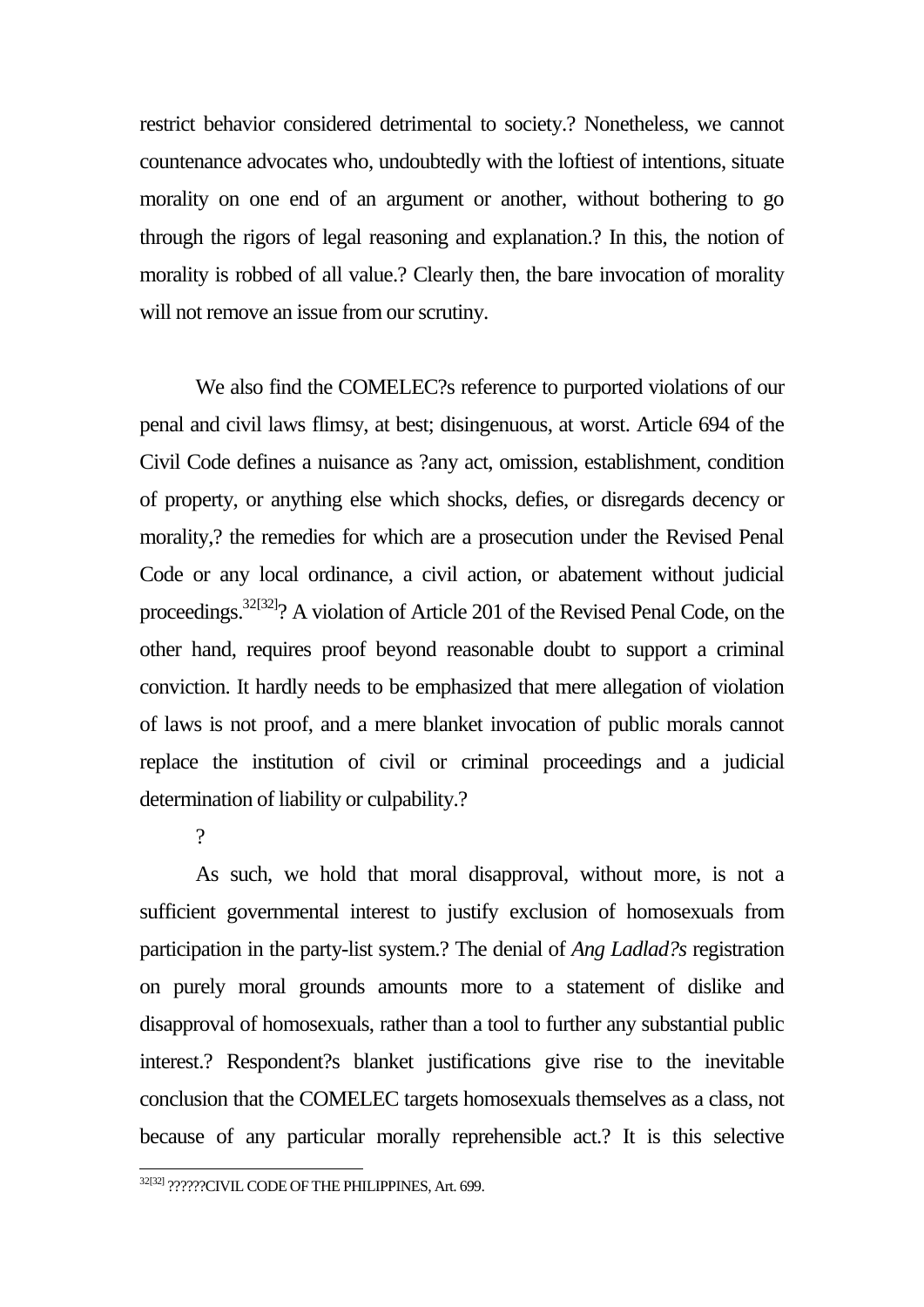targeting that implicates our equal protection clause.

## *Equal Protection*

Despite the absolutism of Article III, Section 1 of our Constitution, which provides ?*nor shall any person be denied equal protection of the laws*,? courts have never interpreted the provision as an absolute prohibition on classification.? ?Equality,? said Aristotle, ?consists in the same treatment of similar persons.<sup> $2^{33[33]}$ </sup>? The equal protection clause guarantees that no person or class of persons shall be deprived of the same protection of laws which is enjoyed by other persons or other classes in the same place and in like circumstances.<sup>34[34]</sup>??

???????????Recent jurisprudence has affirmed that if a law neither burdens a fundamental right nor targets a suspect class, we will uphold the classification as long as it bears a rational relationship to some legitimate government end.35[35]? In *Central Bank Employees Association, Inc. v. Banko*  Sentral ng Pilipinas,<sup>36[36]</sup> we declared that ?[i]n our jurisdiction, the standard of

<u>.</u>

<sup>33[33] ??????</sup>POLITICS VII. 14.

<sup>34[34]</sup> ??????*Abakada Guro Party v. Executive Secretary*, G.R. No. 168056, September 1, 2005,? 2005, 469 SCRA 1, 139.

<sup>&</sup>lt;sup>35[35]</sup> ??????!In BERNAS, THE 1987 CONSTITUTION OF THE PHILIPPINES: A COMMENTARY 139-140 (2009), Fr. Joaquin Bernas, S.J. writes:

<sup>???????????</sup>For determining the reasonableness of classification, later jurisprudence has developed three kinds of test[s] depending on the subject matter involved. The most demanding is the strict scrutiny test which requires the government to show that the challenged classification serves a compelling state interest and that the classification is necessary to serve that interest. This [case] is used in cases involving classifications based on race, national origin, religion, alienage, denial of the right to vote, interstate migration, access to courts, and other rights recognized as fundamental.

<sup>???????????????????????</sup>Next is the intermediate or middle-tier scrutiny test which requires government to show that the challenged classification serves an important state interest and that the classification is at least substantially related to serving that interest. This is applied to suspect classifications like gender or illegitimacy.

<sup>???????????????????????</sup>The most liberal is the minimum or rational basis scrutiny according to which government need only show that the challenged classification is rationally related to serving a legitimate state interest. This is the traditional rationality test and it applies to all subjects other than those listed above.

<sup>36[36]</sup> ??????487 Phil. 531, 583 (2004).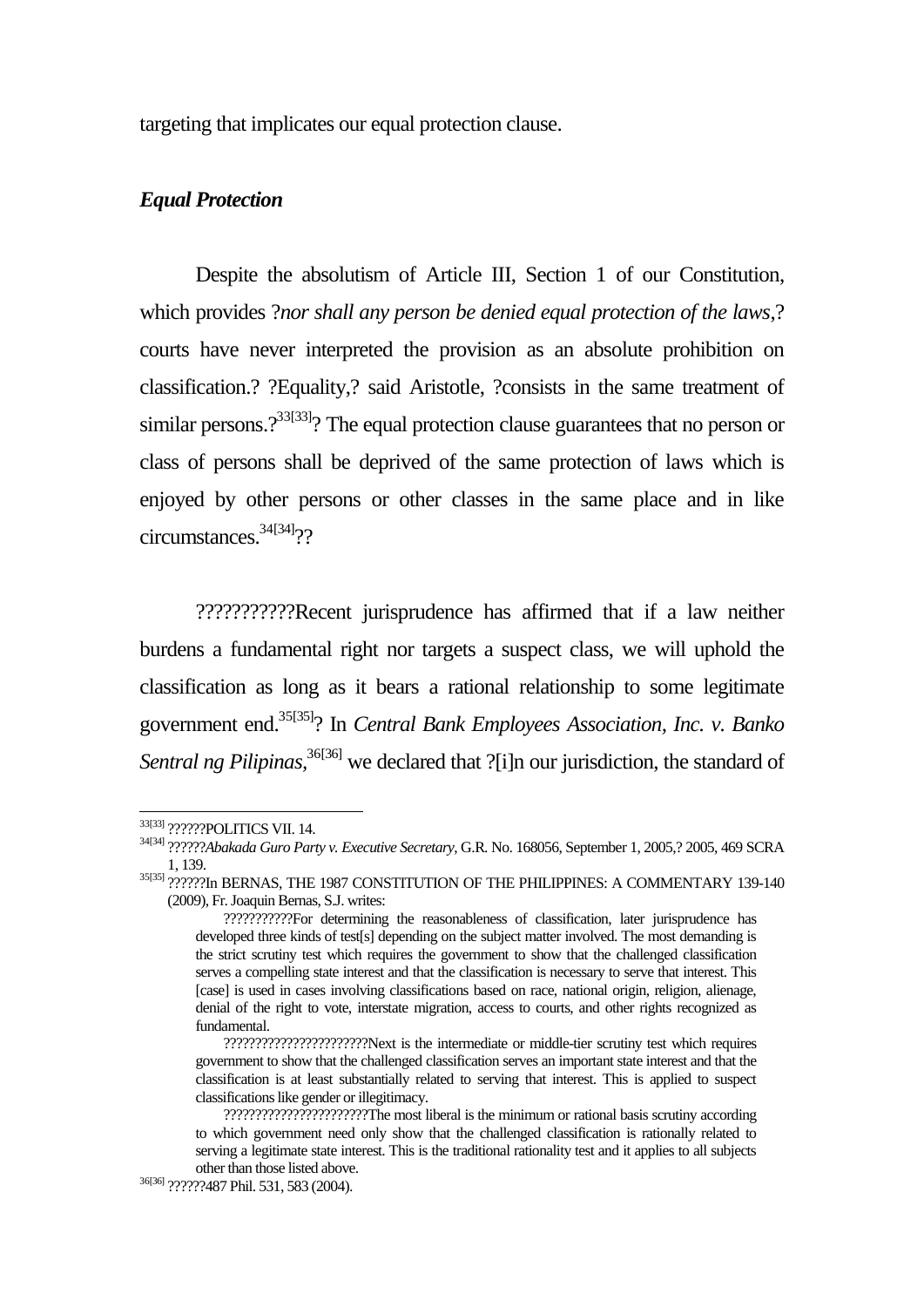analysis of equal protection challenges x x x have followed the ?rational basis? test, coupled with a deferential attitude to legislative classifications and a reluctance to invalidate a law unless there is a showing of a clear and unequivocal breach of the Constitution.?<sup>37[37]</sup>??

The COMELEC posits that the majority of the Philippine population considers homosexual conduct as immoral and unacceptable, and this constitutes sufficient reason to disqualify the petitioner. Unfortunately for the respondent, the Philippine electorate has expressed no such belief.? No law exists to criminalize homosexual behavior or expressions or parties about homosexual behavior.? Indeed, even if we were to assume that public opinion is as the COMELEC describes it, the asserted state interest here ? that is, moral disapproval of an unpopular minority ? is not a legitimate state interest that is sufficient to satisfy rational basis review under the equal protection clause.? The COMELEC?s differentiation, and its unsubstantiated claim that *Ang Ladlad* cannot contribute to the formulation of legislation that would benefit the nation, furthers no legitimate state interest other than disapproval of or dislike for a disfavored group.?

From the standpoint of the political process, the lesbian, gay, bisexual, and transgender have the same interest in participating in the party-list system on the same basis as other political parties similarly situated.? State intrusion in this case is equally burdensome.? Hence, laws of general application should apply with equal force to LGBTs, and they deserve to participate in the partylist system on the same basis as other marginalized and under-represented sectors.?

<sup>37[37]</sup> ??????Id. at 584. *See also Mid-States Freight Lines v. Bates*, 111 N.Y.S. 2d 568.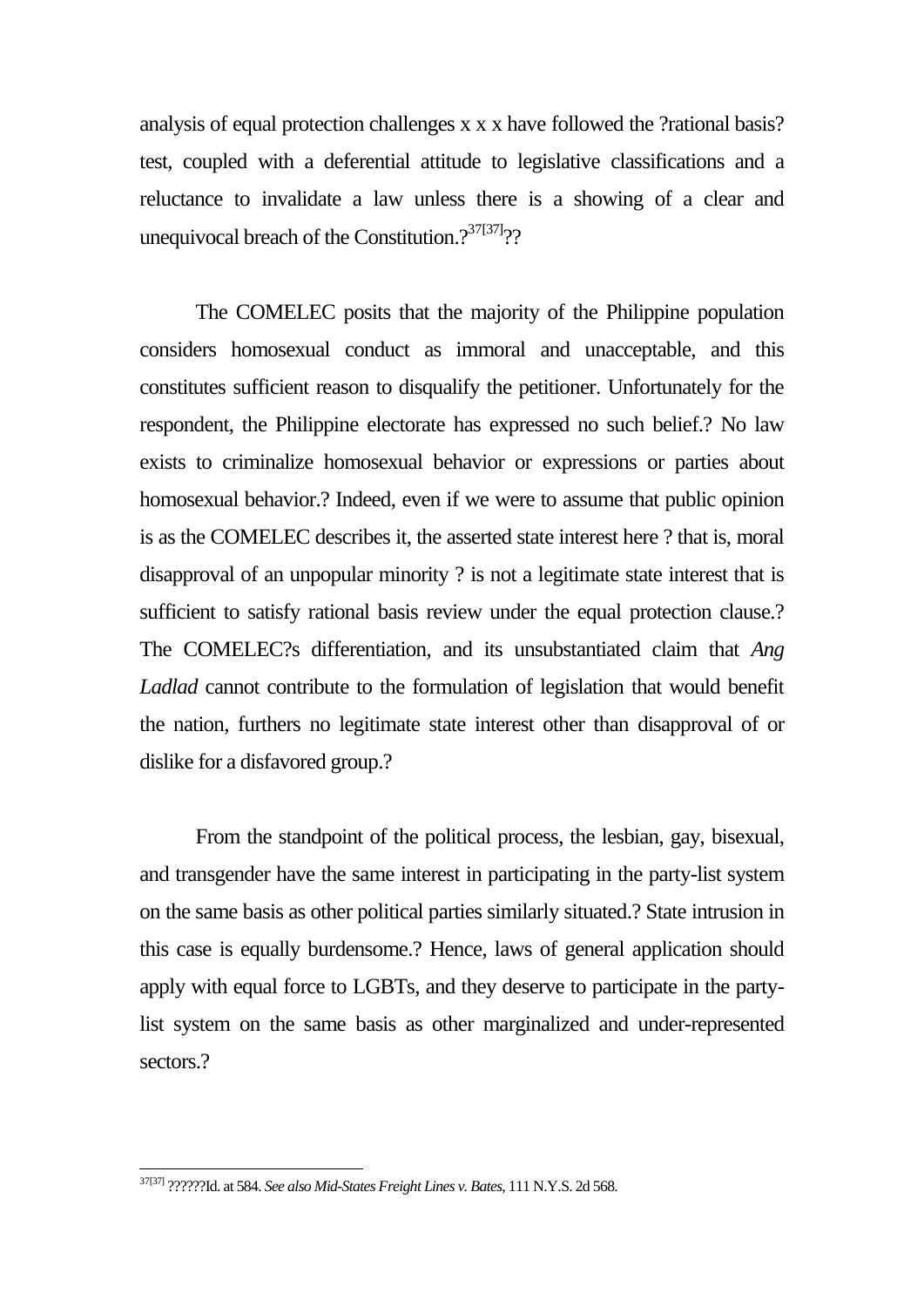It bears stressing that our finding that COMELEC?s act of differentiating LGBTs from heterosexuals insofar as the party-list system is concerned does not imply that any other law distinguishing between heterosexuals and homosexuals under different circumstances would similarly fail. We disagree with the OSG?s position that homosexuals are a class in themselves for the purposes of the equal protection clause.<sup>38[38]</sup>? We are not prepared to single out homosexuals as a separate class meriting special or differentiated treatment.? We have not received sufficient evidence to this effect, and it is simply unnecessary to make such a ruling today. Petitioner itself has merely demanded that it be recognized under the same basis as all other groups similarly situated, and that the COMELEC made ?an unwarranted and impermissible classification not justified by the circumstances of the case.?

# *Freedom of Expression and Association*

Under our system of laws, every group has the right to promote its agenda and attempt to persuade society of the validity of its position through normal democratic means.<sup>39[39]</sup>? It is in the public square that deeply held convictions and differing opinions should be distilled and deliberated upon.? As we held in *Estrada v. Escritor:*40[40]?

???????????????In a democracy, this common agreement on political and moral ideas is distilled in the public square. Where citizens are free, every opinion, every prejudice, every aspiration, and every moral discernment has access to the public square where people deliberate the order of their life together. Citizens are the bearers of opinion, including opinion shaped by, or espousing religious belief, and these citizens have equal access to the public

<sup>&</sup>lt;sup>38[38]</sup> ???????The OSG argues that ?[w]hile it is true that LGBTs are immutably males and females, and they are protected by the same Bill of Rights that applies to all citizens alike, it cannot be denied that as a sector, LGBTs have their own special interests and concerns.? *Rollo*, p. 183.

<sup>&</sup>lt;sup>39[39]</sup> ??????Article III, Section 4 of the Constitution provides that ?[n]o law shall be passed abridging the freedom of speech, of expression, or of the press, or the right of the people peaceably to assemble and petition the government for redress of grievances.?

<sup>40[40] ??????</sup>Supra note 26.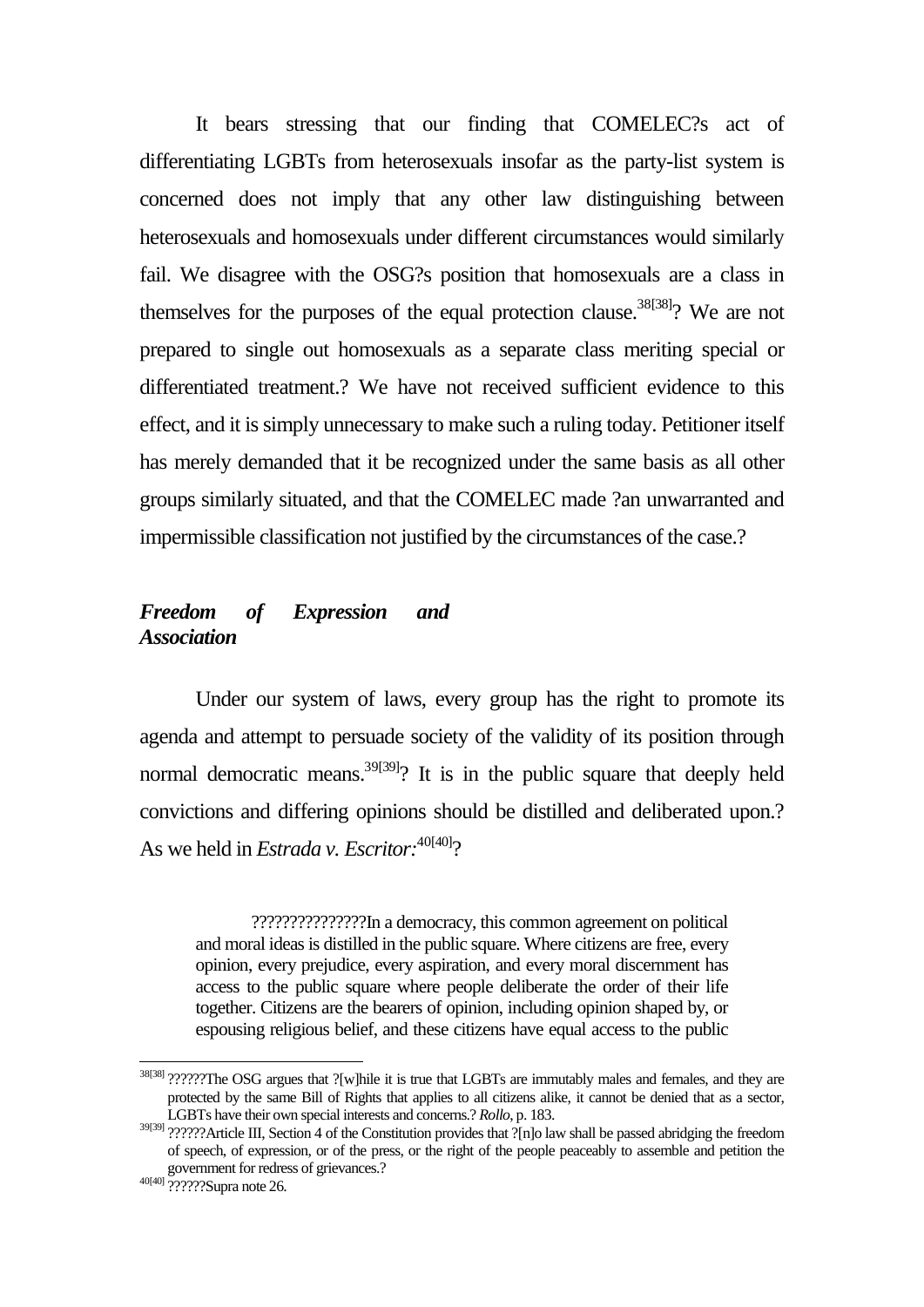square. In this representative democracy, the state is prohibited from determining which convictions and moral judgments may be proposed for public deliberation. Through a constitutionally designed process, the people deliberate and decide. Majority rule is a necessary principle in this democratic governance. Thus, when public deliberation on moral judgments is finally crystallized into law, the laws will largely reflect the beliefs and preferences of the majority, i.e., the mainstream or median groups. Nevertheless, in the very act of adopting and accepting a constitution and the limits it specifies ? including protection of religious freedom "not only for a minority, however small ? not only for a majority, however large ? but for each of us" ? the majority imposes upon itself a self-denying ordinance. It promises not to do what it otherwise could do: to ride roughshod over the dissenting minorities.?

Freedom of expression constitutes one of the essential foundations of a democratic society, and this freedom applies not only to those that are favorably received but also to those that offend, shock, or disturb. Any restriction imposed in this sphere must be proportionate to the legitimate aim pursued. Absent any compelling state interest, it is not for the COMELEC or this Court to impose its views on the populace. Otherwise stated, the COMELEC is certainly not free to interfere with speech for no better reason than promoting an approved message or discouraging a disfavored one.

This position gains even more force if one considers that homosexual conduct is not illegal in this country. It follows that both expressions concerning one?s homosexuality and the activity of forming a political association that supports LGBT individuals are protected as well.

Other jurisdictions have gone so far as to categorically rule that even overwhelming public perception that homosexual conduct violates public morality does not justify criminalizing same-sex conduct.<sup>41[41]</sup>? European and

<sup>41[41]</sup> ??????In *Bowers v. Hardwick*, 47[8 U.S.](http://en.wikipedia.org/wiki/United_States_Reports) [186](http://supreme.justia.com/us/478/186/case.html) (1986), th[e US Supreme Court](http://en.wikipedia.org/wiki/Supreme_Court_of_the_United_States) first upheld the constitutionality of a [Georgia](http://en.wikipedia.org/wiki/Georgia_(U.S._state)) [sodomy law](http://en.wikipedia.org/wiki/Sodomy_law) that criminalized [oral](http://en.wikipedia.org/wiki/Oral_sex) and [anal sex](http://en.wikipedia.org/wiki/Anal_sex) in private between consenting adults when applied to homosexuals.? Seventeen years later the Supreme Court directly overruled *Bowers* in *[Lawrence v.](http://en.wikipedia.org/wiki/Lawrence_v._Texas)  [Texas](http://en.wikipedia.org/wiki/Lawrence_v._Texas)*, 539 U.S. 558 (2003), holding that "*Bowers* was not correct when it was decided, and it is not correct today."

<sup>???????????????????????</sup>In *Lawrence*, the US Supreme Court has held that the liberty protected by the Constitution allows homosexual persons the right to choose to enter into intimate relationships, whether or not said relationships were entitled to formal or legal recognition.?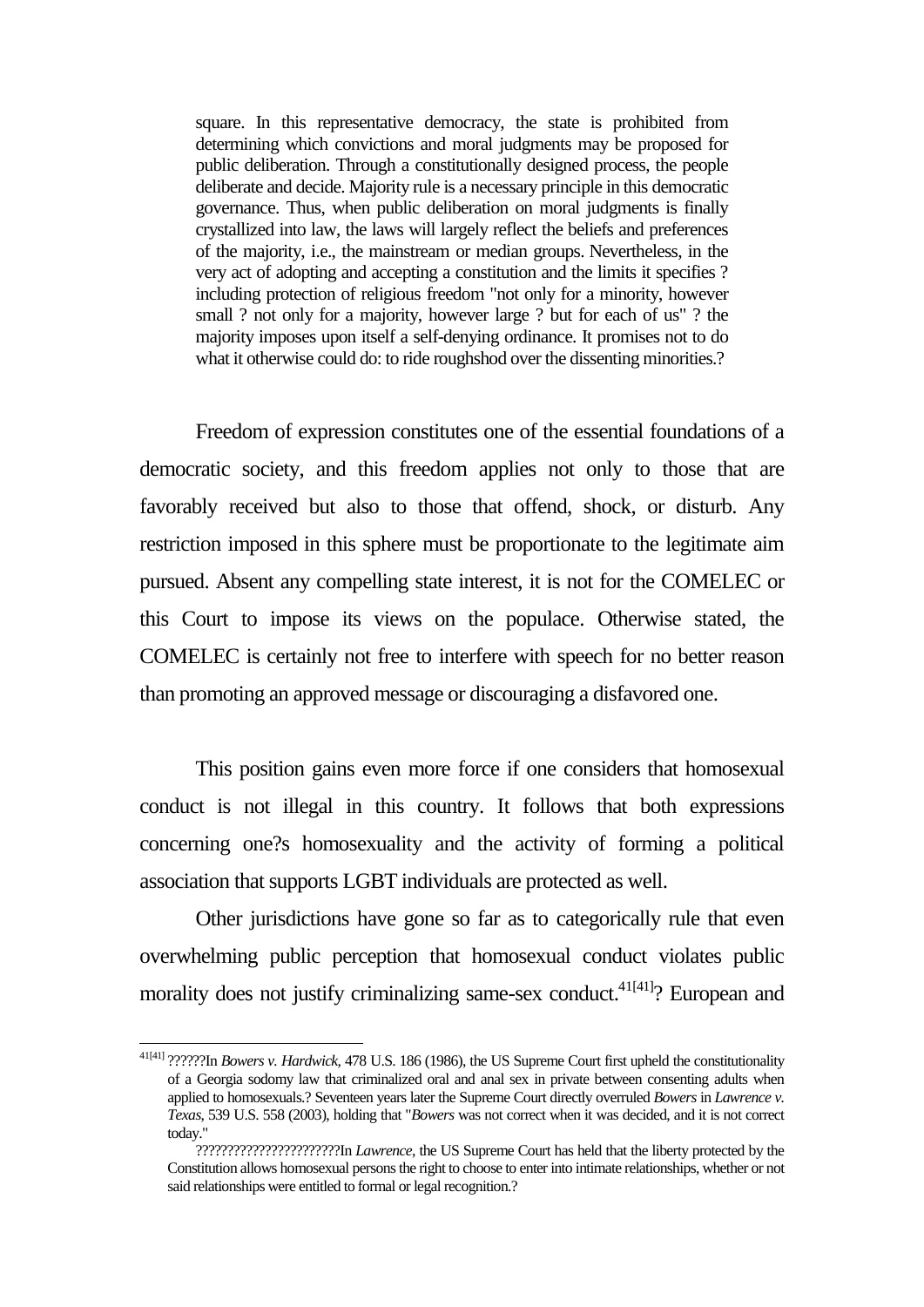United Nations judicial decisions have ruled in favor of gay rights claimants on both privacy and equality grounds, citing general privacy and equal protection provisions in foreign and international texts.<sup>42[42]</sup> To the extent that there is much to learn from other jurisdictions that have reflected on the issues we face

1

Our prior cases make two propositions abundantly clear. First, the fact that the governing majority in a State has traditionally viewed a particular practice as immoral is not a sufficient reason for upholding a law prohibiting the practice; neither history nor tradition could save a law prohibiting miscegenation from constitutional attack. Second, individual decisions by married persons, concerning the intimacies of their physical relationship, even when not intended to produce offspring, are a form of ?liberty? protected by the Due Process Clause of the Fourteenth Amendment. Moreover, this protection extends to intimate choices by unmarried as well as married persons.

The present case does not involve minors. It does not involve persons who might be injured or coerced or who are situated in relationships where consent might not easily be refused. It does not involve public conduct or prostitution. It does not involve whether the government must give formal recognition to any relationship that homosexual persons seek to enter. The case does involve two adults who, with full and mutual consent from each other, engaged in sexual practices common to a homosexual lifestyle. The petitioners are entitled to respect for their private lives. The State cannot demean their existence or control their destiny by making their private sexual conduct a crime. Their right to liberty under the Due Process Clause gives them the full right to engage in their conduct without intervention of the government. ?It is a promise of the Constitution that there is a realm of personal liberty which the government may not enter.? The Texas statute furthers no legitimate state interest which can justify its intrusion into the personal and private life of the individual.

In similar fashion, the European Court of Human Rights has ruled that the avowed state interest in protecting public morals did not justify interference into private acts between homosexuals. In *Norris v. Ireland*, the European Court held that laws criminalizing same-sex sexual conduct violated the right to privacy enshrined in the European Convention.

The Government are in effect saying that the Court is precluded from reviewing Ireland?s observance of its obligation not to exceed what is necessary in a democratic society when the contested interference with an Article 8 (Art. 8) right is in the interests of the "protection of morals". The Court cannot accept such an interpretation. x x x.

x x x The present case concerns a most intimate aspect of private life. Accordingly, there must exist particularly serious reasons before interferences on the part of public authorities can be legitimate x x x.

x x x? Although members of the public who regard homosexuality as immoral may be shocked, offended or disturbed by the commission by others of private homosexual acts, this cannot on its own warrant the application of penal sanctions when it is consenting adults alone who are involved. (*Norris v. Ireland* (judgment of October 26, 1988, Series A no. 142, pp. 20-21, ? 46); *Marangos v. Cyprus* (application no. 31106/96, Commission's report of 3 December 1997, unpublished)).

? ??????????????????????The United Nations Human Rights Committee came to a similar conclusion in *Toonen v. Australia* (Comm. No. 488/1992 U.N. GAOR Hum. Rts. Comm., 50th Sess., U.N. Doc. CCPR/c/50/D/488/1992 (1994)), involving a complaint that Tasmanian laws criminalizing consensual sex between adult males violated the right to privacy under Article 17 of the International Covenant on Civil and Political Rights.? The Committee held:

???????????????????????x x x it is undisputed that adult consensual sexual activity in private is covered by the concept of ?privacy?  $x \times x$  any interference with privacy must be proportional to the end sought and be necessary in the circumstances of any given case.

42[42] ??????*See Toonen v. Australia*, (Comm. No. 488/1992 U.N. GAOR Hum. Rts. Comm., 50th Sess., U.N. Doc. CCPR/c/50/D/488/1992 (1994)); *Dudgeon v. United Kingdom*, 45 Eur. H.R. Rep. 52 (1981) (decision by the European Court of Human Rights, construing the European Convention on Human Rights and Fundamental Freedoms); *Norris v. Ireland,* 13 Eur. Ct. H.R. 186 (1991); *Modinos v. Cyprus*, 16 Eur. H.R. Rep. 485 (1993).? *See also*, *L. and V. v Austria* (2003-I 29; (2003) 36 EHRR 55) and *S.L. v Austria* (2003-I 71; (2003) 37 EHRR 39), ?where the European Court considered that Austria?s differing age of consent for heterosexual and homosexual relations was discriminatory; it ?embodied a predisposed bias on the part of a heterosexual majority against a homosexual minority?, which could not ?amount to sufficient justification for the differential treatment any more than similar negative attitudes towards those of a different race, origin or colour?.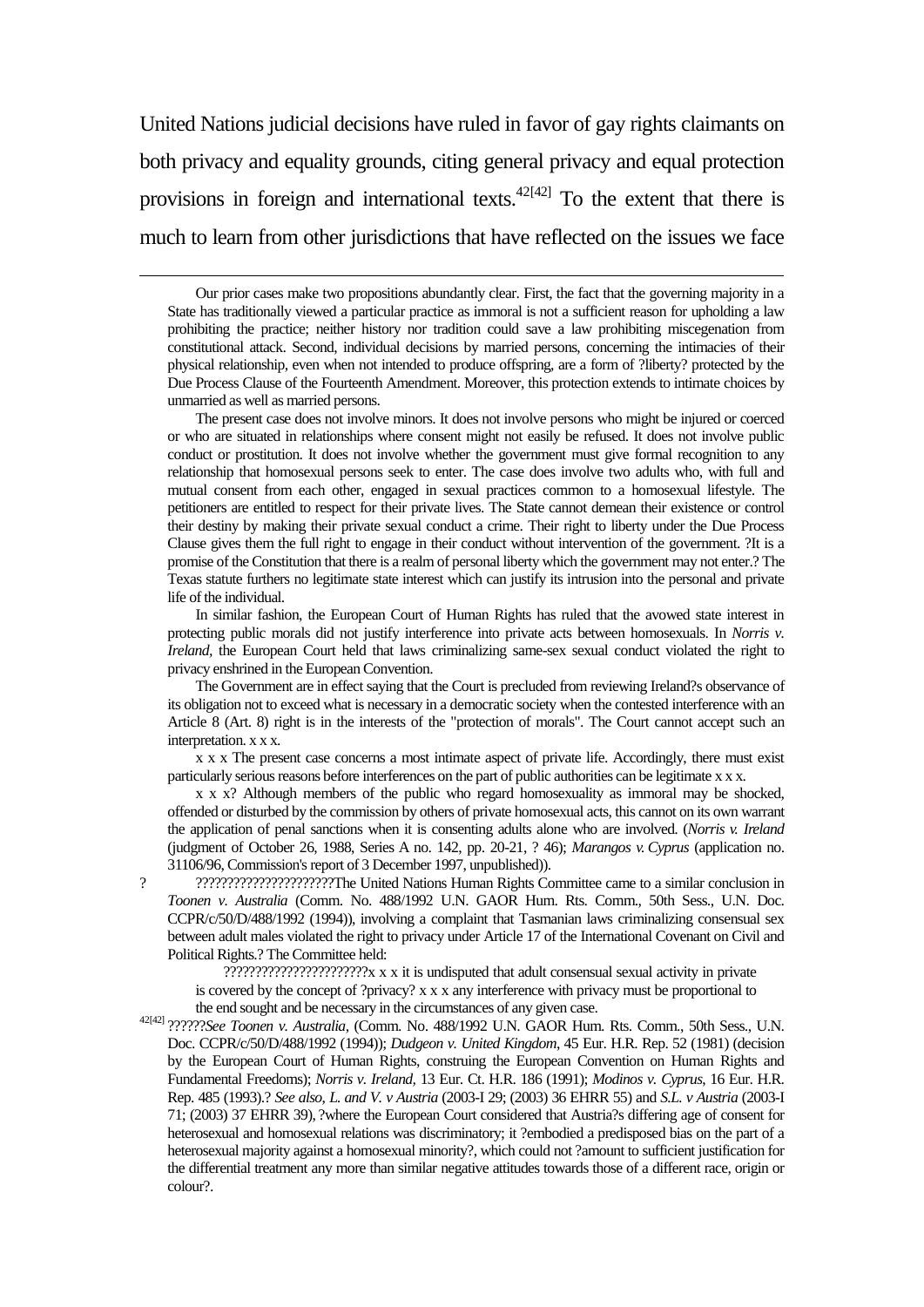here, such jurisprudence is certainly illuminating. These foreign authorities, while not formally binding on Philippine courts, may nevertheless have persuasive influence on the Court?s analysis.??

In the area of freedom of expression, for instance, United States courts have ruled that existing free speech doctrines protect gay and lesbian rights to expressive conduct. In order to justify the prohibition of a particular expression of opinion, public institutions must show that their actions were caused by ?something more than a mere desire to avoid the discomfort and unpleasantness that always accompany an unpopular viewpoint. $?^{43[43]}$ 

With respect to freedom of association for the advancement of ideas and beliefs, in Europe, with its vibrant human rights tradition, the European Court of Human Rights (ECHR) has repeatedly stated that a political party may campaign for a change in the law or the constitutional structures of a state if it uses legal and democratic means and the changes it proposes are consistent with democratic principles. The ECHR has emphasized that political ideas that challenge the existing order and whose realization is advocated by peaceful means must be afforded a proper opportunity of expression through the exercise of the right of association, even if such ideas may seem shocking or unacceptable to the authorities or the majority of the population.  $44[44]$  A political

<u>.</u>

<sup>43[43]</sup> ??????See *Fricke v. Lynch,* 491 F. Supp. 381 (1980) and *Gay Student Services v. Texas A&M University*, 737 F. 2d 1317 (1984).??

<sup>44[44]</sup> ??????*Case of the United Macedonian Organisation Ilinden and Others v. Bulgaria* Application No. 5941/00; Judgment of January 20, 2006. Note that in *Baczkowski and Others v. Poland*, Application No. 1543/06; Judgment of May 3, 2007, the ECHR unanimously ruled that the banning of an LGBT gay parade in Warsaw was a discriminatory violation of Article 14 of the ECHR, which provides:

<sup>???????????</sup>The enjoyment of the rights and freedoms set forth in [the] Convention shall be secured without discrimination on any ground such as sex, race, colour, language, religion, political or other opinion, national or social origin, association with a national minority, property, birth or other status.

<sup>???????????</sup>It also found that banning LGBT parades violated the group?s freedom of assembly and association.? Referring to the hallmarks of a ?democratic society?, the Court has attached particular importance to pluralism, tolerance and broadmindedness. In that context, it has held that although individual interests must on occasion be subordinated to those of a group, democracy does not simply mean that the views of the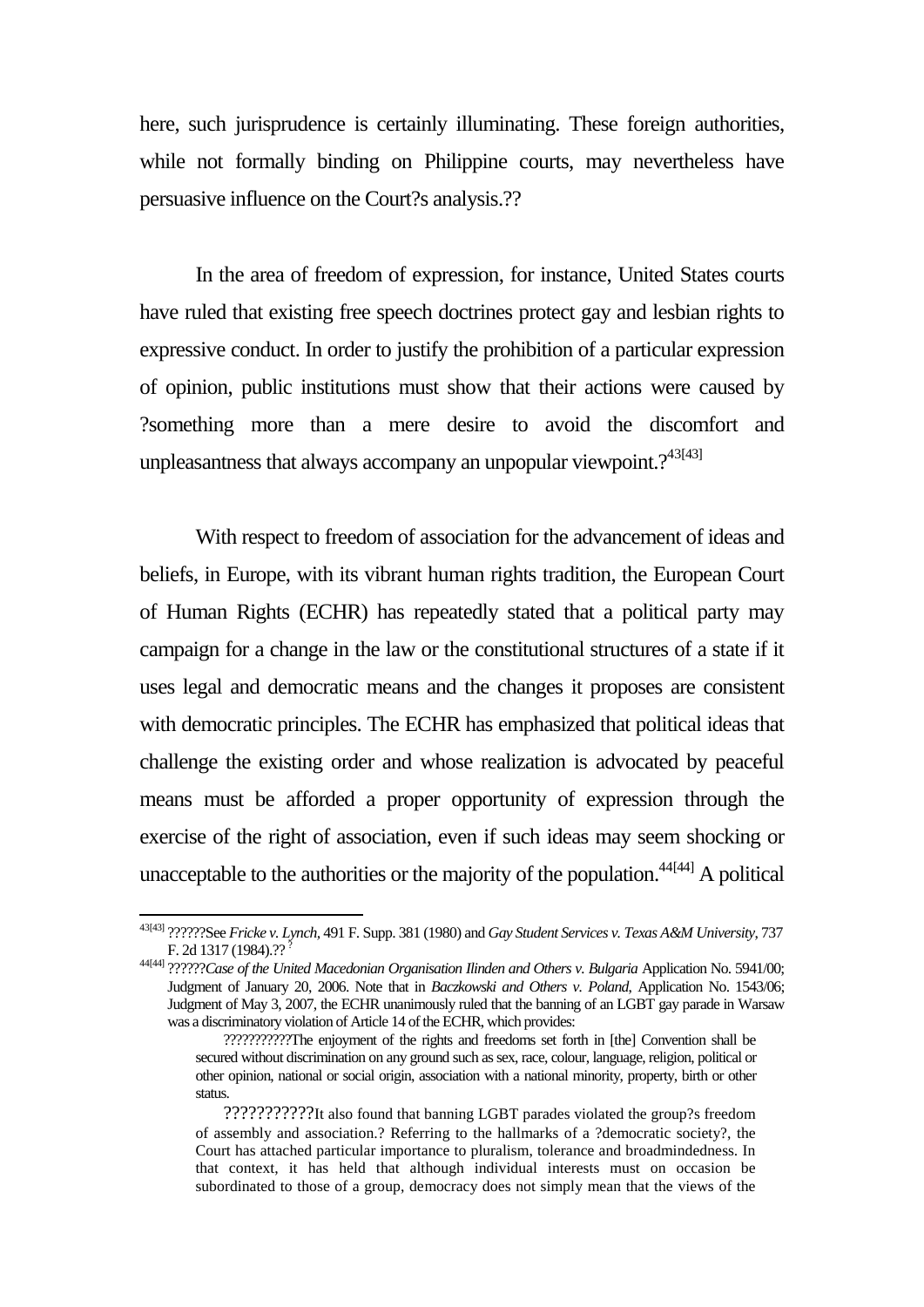group should not be hindered solely because it seeks to publicly debate controversial political issues in order to find solutions capable of satisfying everyone concerned.<sup>45[45]</sup> Only if a political party incites violence or puts forward policies that are incompatible with democracy does it fall outside the protection of the freedom of association guarantee.<sup>46[46]</sup>??

We do not doubt that a number of our citizens may believe that homosexual conduct is distasteful, offensive, or even defiant.? They are entitled

1

?????????????? \* ?????Note that while the state is not permitted to discriminate against homosexuals, private individuals cannot be compelled to accept or condone homosexual conduct as a legitimate form of behavior. In *Hurley* v. *Irish-American Gay, Lesbian and Bisexual Group of Boston, Inc.* [\(515 U.S. 557](http://www.law.cornell.edu/supct-cgi/get-us-cite?515+557) (1995))*,* the US Supreme Court discussed whether anti-discrimination legislation operated to require the organizers of a private St. Patrick?s Day parade to include among the marchers an Irish-American gay, lesbian, and bisexual group. The court held that private citizens organizing a public demonstration may not be compelled by the state to include groups that impart a message the organizers do not want to be included in their demonstration. The court observed:

??????????????????[A] contingent marching behind the organization?s banner would at least bear witness to the fact that some Irish are gay, lesbian, or bisexual, and the presence of the organized marchers would suggest their view that people of their sexual orientations have as much claim to unqualified social acceptance as heterosexuals x x x. The parade?s organizers may not believe these facts about Irish sexuality to be so, or they may object to unqualified social acceptance of gays and lesbians or have some other reason for wishing to keep GLIB?s message out of the parade. But whatever the reason, it boils down to the choice of a speaker not to propound a particular point of view, and that choice is presumed to lie beyond the government?s power to control.??

???????????So, too, in *Boy Scouts of America? v. Dale* (53[0 U.S.](http://en.wikipedia.org/wiki/United_States_Reports) [640](http://supreme.justia.com/us/530/640/case.html) [2000]), the US Supreme Court held that the Boy Scouts of America could not be compelled to accept a homosexual as a scoutmaster, because ?the Boy Scouts believe that homosexual conduct is inconsistent with the values it seeks to instill in its youth members; it will not ?promote homosexual conduct as a legitimate form of behavior.??

???????????When an expressive organization is compelled to associate with a person whose views the group does not accept, the organization?s message is undermined; the organization is understood to embrace, or at the very least tolerate, the views of the persons linked with them. The scoutmaster?s presence ?would, at the very least, force the organization to send a message, both to the youth members and the world, that the Boy Scouts accepts homosexual conduct as a legitimate form of behavior.? *?*

majority must always prevail: a balance must be achieved which ensures the fair and proper treatment of minorities and avoids any abuse of a dominant position.?

<sup>45[45]</sup> ??????*Case of Freedom & Democracy Party (OZDEP) v. Turkey,* Application No. 23885/94; Judgment of December 8, 1999. ?

<sup>46[46]</sup> ??????Article 11 of the European Convention for the Protection of Human Rights and Fundamental Freedoms (European Convention) provides:

<sup>1.</sup> Everyone has the right to freedom of peaceful assembly and to freedom of association with others, including the right to form and to join trade unions for the protection of his interests.

<sup>???????????2.</sup> ???????No restrictions shall be placed on the exercise of these rights other than such as are prescribed by law and are necessary in a democratic society in the interests of national security or public safety, for the prevention of disorder or crime, for the protection of health or morals or for the protection of the rights and freedoms of others.? This article shall not prevent the imposition of lawful restrictions on the exercise of these rights by members of the armed forces, of the police or of the administration of the State. Convention for the Protection of Human Rights and Fundamental Freedoms, 213 U.N.T.S. 222, entered into force September 3, 1953, as amended by Protocols Nos. 3, 5, 8, and 11 which entered into force on September 21, 1970, December? 20, 1971, January 1, 1990, and November 1, 1998, respectively.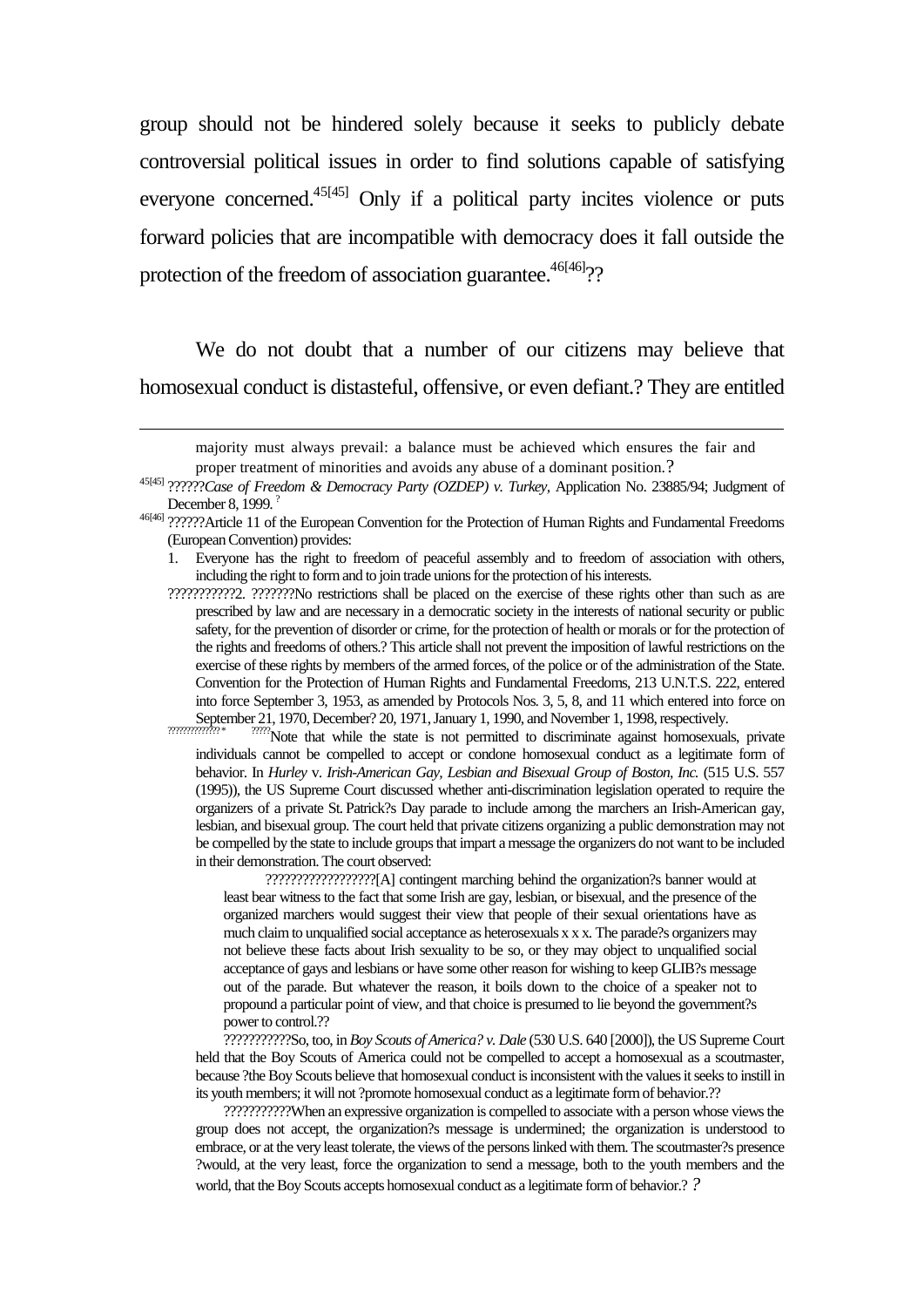to hold and express that view.? On the other hand, LGBTs and their supporters, in all likelihood, believe with equal fervor that relationships between individuals of the same sex are morally equivalent to heterosexual relationships. They, too, are entitled to hold and express that view.? However, as far as this Court is concerned, our democracy precludes using the religious or moral views of one part of the community to exclude from consideration the values of other members of the community.

???????????Of course, none of this suggests the impending arrival of a golden age for gay rights litigants.? It well may be that this Decision will only serve to highlight the discrepancy between the rigid constitutional analysis of this Court and the more complex moral sentiments of Filipinos. We do not suggest that public opinion, even at its most liberal, reflect a clear-cut strong consensus favorable to gay rights claims and we neither attempt nor expect to affect individual perceptions of homosexuality through this Decision.?

???????????The OSG argues that since there has been neither prior restraint nor subsequent punishment imposed on *Ang Ladlad*, and its members have not been deprived of their right to voluntarily associate, then there has been no restriction on their freedom of expression or association. The OSG argues that:

???????????????There was no utterance restricted, no publication censored, or any assembly denied. [COMELEC] simply exercised its authority to review and verify the qualifications of petitioner as a sectoral party applying to participate in the party-list system. This lawful exercise of duty cannot be said to be a transgression of Section 4, Article III of the Constitution.

#### ???????????????x x x x

???????????????A denial of the petition for registration x x x does not deprive the members of the petitioner to freely take part in the conduct of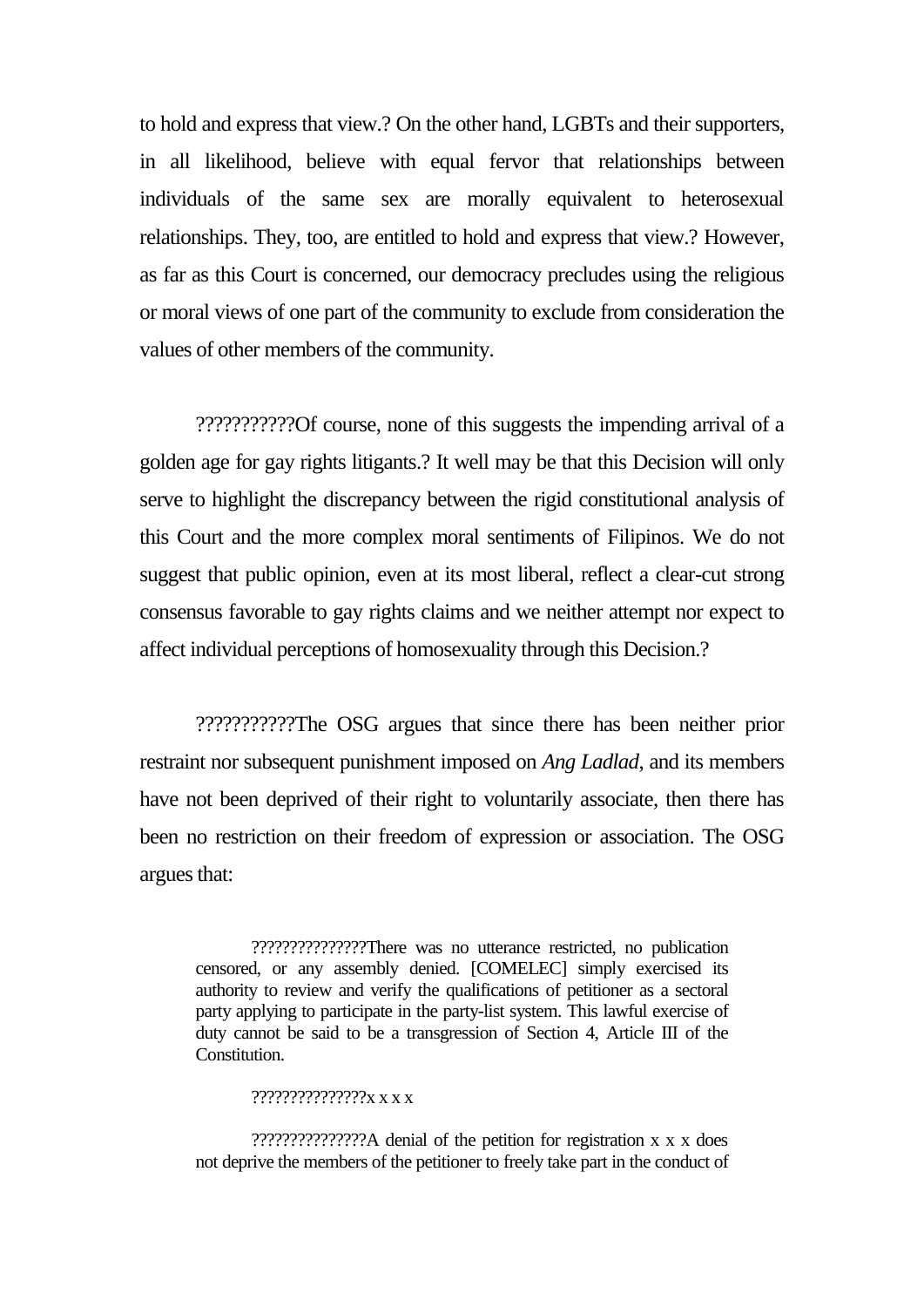elections. Their right to vote will not be hampered by said denial. In fact, the right to vote is a constitutionally-guaranteed right which cannot be limited.

???????????????As to its right to be elected in a genuine periodic election, petitioner contends that the denial of Ang Ladlad?s petition has the clear and immediate effect of limiting, if not outrightly nullifying the capacity of its members to fully and equally participate in public life through engagement in the party list elections.

This argument is puerile. The holding of a public office is not a right but a privilege subject to limitations imposed by law. x x  $x^{47[47]}$ 

The OSG fails to recall that petitioner has, in fact, established its qualifications to participate in the party-list system, and ? as advanced by the OSG itself ? the moral objection offered by the COMELEC was not a limitation imposed by law.? To the extent, therefore, that the petitioner has been precluded, because of COMELEC?s action, from publicly expressing its views as a political party and participating on an equal basis in the political process with other equally-qualified party-list candidates, we find that there has, indeed, been a transgression of petitioner?s fundamental rights.

*Non-Discrimination and International Law*

In an age that has seen international law evolve geometrically in scope and promise, international human rights law, in particular, has grown dynamically in its attempt to bring about a more just and humane world order. For individuals and groups struggling with inadequate structural and governmental support, international human rights norms are particularly significant, and should be effectively enforced in domestic legal systems so that such norms may become actual, rather than ideal, standards of conduct.?

Our Decision today is fully in accord with our international obligations to protect and promote human rights. In particular, we explicitly recognize the

<sup>47[47]</sup> ??????*Rollo*, pp. 197-199.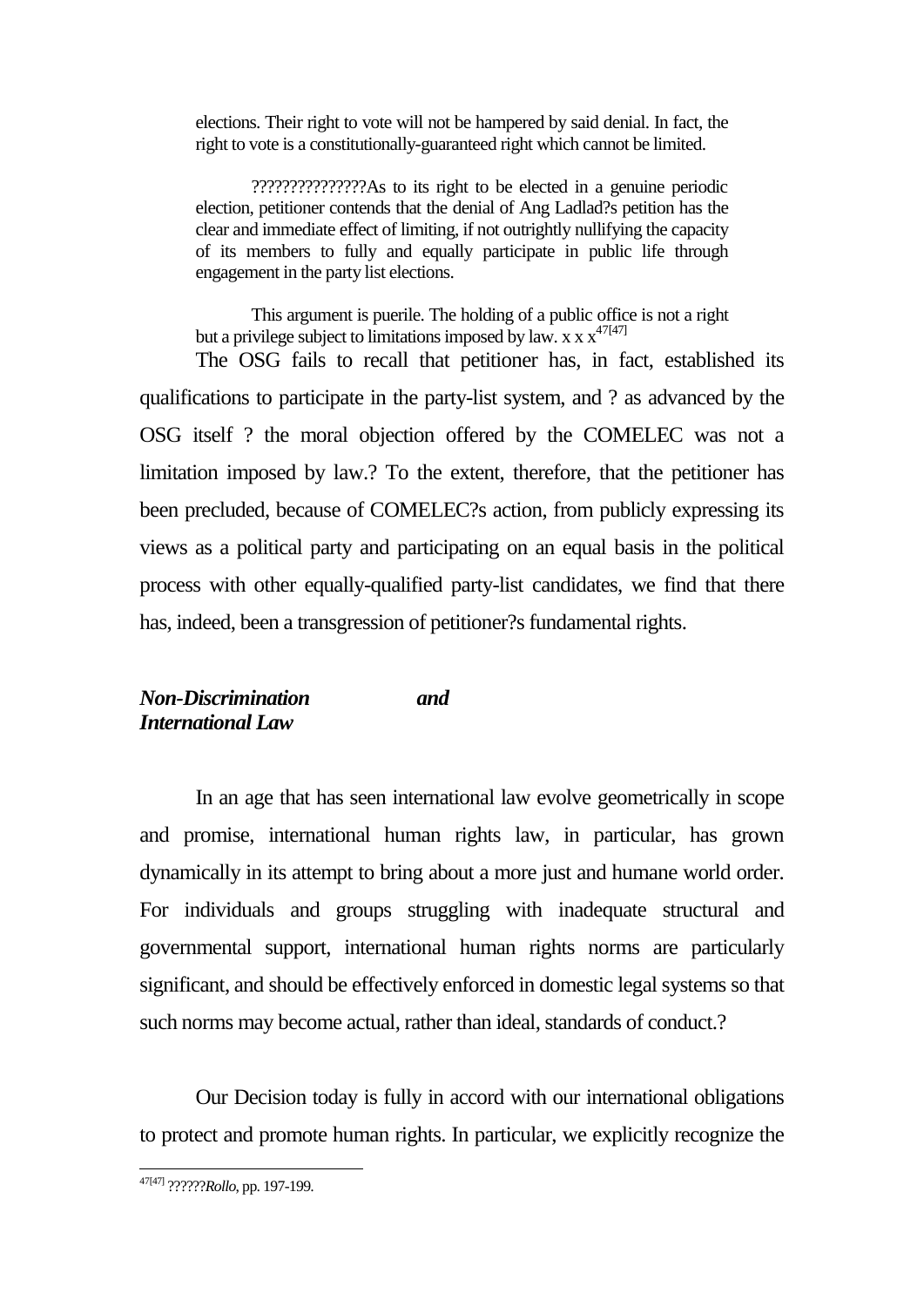principle of non-discrimination as it relates to the right to electoral participation, enunciated in the UDHR and the ICCPR.

???????????The principle of non-discrimination is laid out in Article 26 of the ICCPR, as follows:

### **???????????????Article 26**

???????????????All persons are equal before the law and are entitled without any discrimination to the equal protection of the law. In this respect, the law shall prohibit any discrimination and guarantee to all persons equal and effective protection against discrimination on any ground such as race, colour, sex, language, religion, political or other opinion, national or social origin, property, birth or other status.

In this context, the principle of non-discrimination requires that laws of general application relating to elections be applied equally to all persons, regardless of sexual orientation. Although sexual orientation is not specifically enumerated as a status or ratio for discrimination in Article 26 of the ICCPR, the ICCPR Human Rights Committee has opined that the reference to ?sex? in Article 26 should be construed to include ?sexual orientation.?<sup>48[48]</sup>? Additionally, a variety of United Nations bodies have declared discrimination on the basis of sexual orientation to be prohibited under various international agreements.<sup>49[49]</sup>

<u>.</u>

<sup>48[48]</sup> ??????In *Toonen v. Australia,* supra note 42, the Human Rights Committee noted that ?in its view the reference to ?sex? in Articles 2, paragraph 2, and 26 is to be taken as including sexual orientation.?

<sup>49[49] ?????</sup>The Committee on Economic, Social and Cultural Rights (CESCR) has dealt with the matter in its General Comments, the interpretative texts it issues to explicate the full meaning of the provisions of the Covenant on Economic, Social and Cultural Rights. In General Comments Nos. 18 of 2005 (on the right to work) (Committee on Economic, Social and Cultural Rights, General Comment No. 18: The right to work, E/C.12/GC/18, November 24, 2005), 15 of 2002 (on the right to water) (Committee on Economic, Social and Cultural Rights, General Comment No. 15: The right to water, E/C.12/2002/11, November 26, 2002) and 14 of 2000 (on the right to the highest attainable standard of health) (Committee on Economic, Social and Cultural Rights, General Comment No. 14: The right to the highest attainable standard of health, E/C.12/2000/4, August 14, 2000), it has indicated that the Covenant proscribes any discrimination on the basis of, inter-alia, sex and sexual orientation.

<sup>???????????????????????</sup>The Committee on the Rights of the Child (CRC) has also dealt with the issue in a General Comment. In its General Comment No. 4 of 2003, it stated that, ?State parties have the obligation to ensure that all human beings below 18 enjoy all the rights set forth in the Convention [on the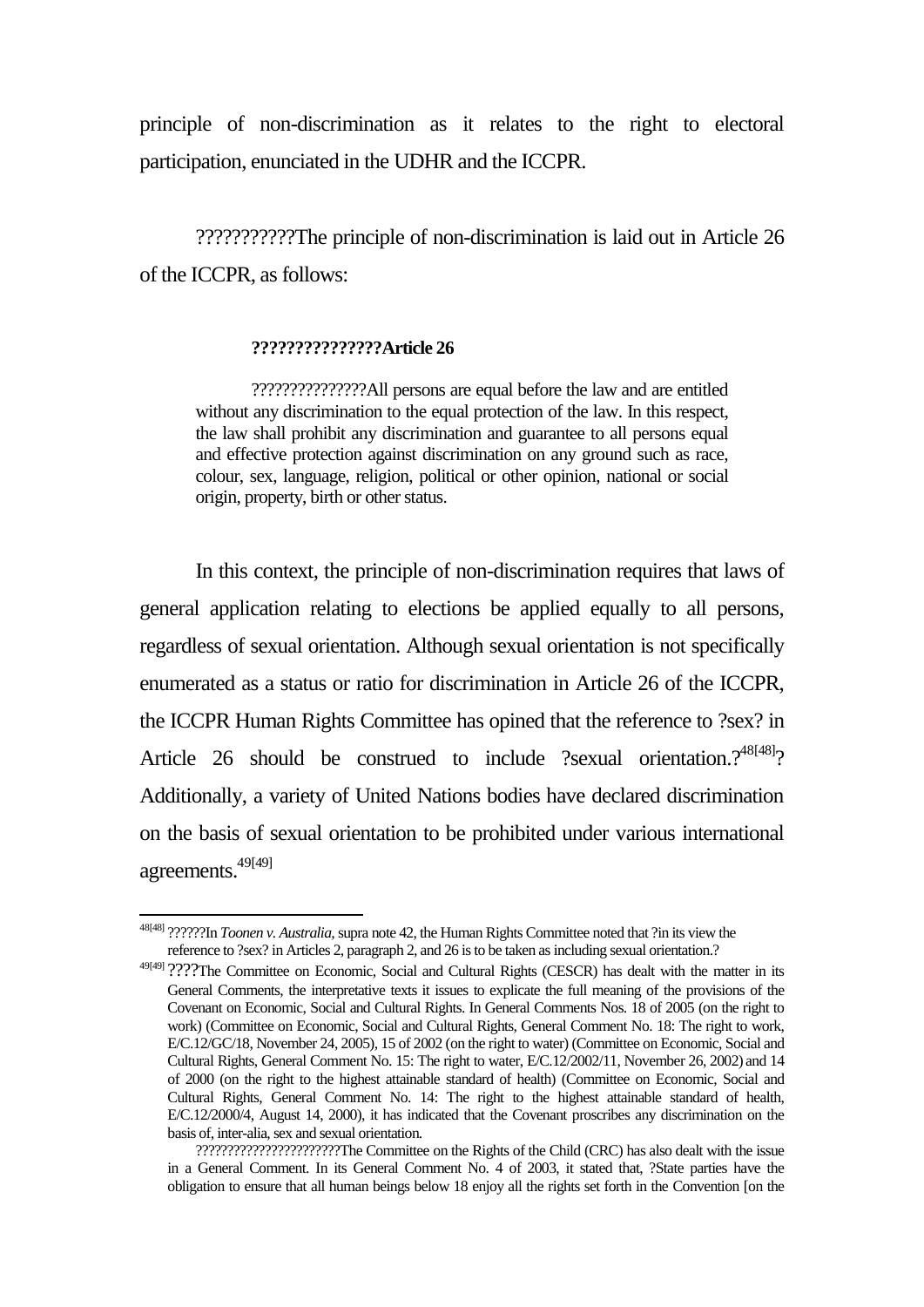### The UDHR provides:

Article 21.

(1) ??Everyone has the right to take part in the government of his country, directly or through freely chosen representatives. ???????????

???????????Likewise, the ICCPR states:

#### **Article 25**

1

Every citizen shall have the right and the opportunity, without any of the distinctions mentioned in article 2 and without unreasonable restrictions:

(a) ?To take part in the conduct of public affairs, directly or through freely chosen representatives;

(b) ?To vote and to be elected at genuine periodic elections which shall be by universal and equal suffrage and shall be held by secret ballot, guaranteeing the free expression of the will of the electors;

(c) ?To have access, on general terms of equality, to public service in his country.

???????????????As stated by the CHR in its Comment-in-Intervention*,* the scope of the right to electoral participation is elaborated by the Human Rights Committee in its General Comment No. 25 (Participation in Public Affairs and the Right to Vote) as follows:

1. ????Article 25 of the Covenant recognizes and protects the right of every citizen to take part in the conduct of public affairs, the right to vote

Rights of the Child] without discrimination (Article 2), including with regard to ??race, colour, sex, language, religion, political or other opinion, national, ethnic or social origin, property, disability, birth or other status??. These grounds also cover [inter alia] sexual orientation?. (Committee on the Rights of the Child, General Comment No. 4: Adolescent health and development in the context of the Convention on the Rights of the Child, July 1, 2003, CRC/GC/2003/4).

<sup>?</sup> ??????????????The Committee on the Elimination of Discrimination Against Women (CEDAW), has, on a number of occasions, criticized States for discrimination on the basis of sexual orientation. For example, it also addressed the situation in Kyrgyzstan and recommended that, ?lesbianism be reconceptualized as a sexual orientation and that penalties for its practice be abolished? (Concluding Observations of the Committee on the Elimination of Discrimination Against Women regarding Kyrgyzstan, February 5, 1999, A/54/38 at par. 128).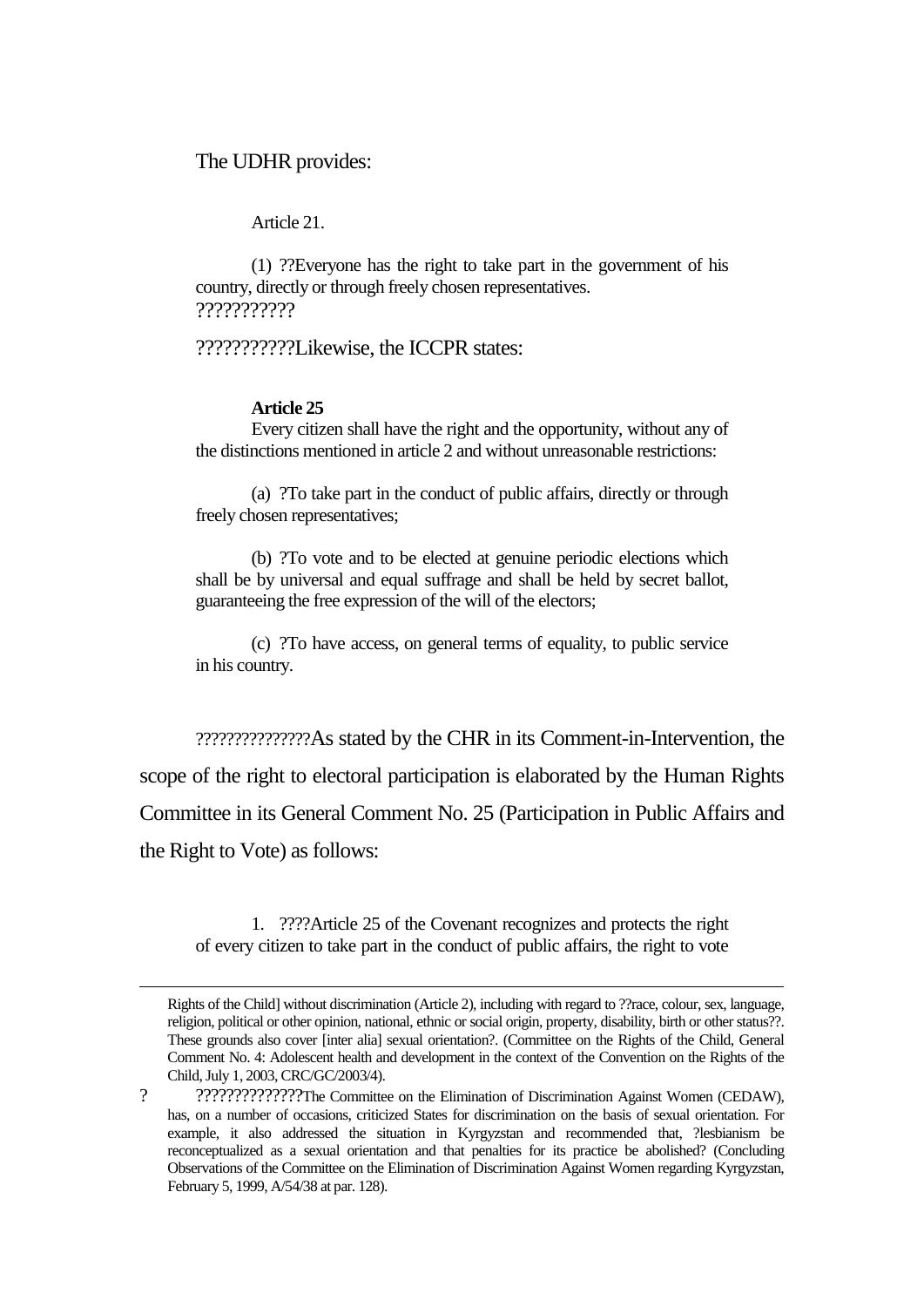and to be elected and the right to have access to public service. Whatever form of constitution or government is in force, the Covenant requires States to adopt such legislative and other measures as may be necessary to ensure that citizens have an effective opportunity to enjoy the rights it protects. Article 25 lies at the core of democratic government based on the consent of the people and in conformity with the principles of the Covenant.

#### ???????????????x x x x

15. The effective implementation of the right and the opportunity to stand for elective office ensures that persons entitled to vote have a free choice of candidates. Any restrictions on the right to stand for election, such as minimum age, must be justifiable on objective and reasonable criteria. Persons who are otherwise eligible to stand for election should not be excluded by unreasonable or discriminatory requirements such as education, residence or descent, or by reason of political affiliation. No person should suffer discrimination or disadvantage of any kind because of that person's candidacy. States parties should indicate and explain the legislative provisions which exclude any group or category of persons from elective  $\overline{\text{office}}^{50[50]}$ 

We stress, however, that although this Court stands willing to assume the responsibility of giving effect to the Philippines? international law obligations, the blanket invocation of international law is not the panacea for all social ills. We refer now to the petitioner?s invocation of the *Yogyakarta Principles* (the Application of International Human Rights Law In Relation to Sexual Orientation and Gender Identity), $51[51]$  which petitioner declares to reflect binding principles of international law.

At this time, we are not prepared to declare that these *Yogyakarta Principles* contain norms that are obligatory on the Philippines. There are declarations and obligations outlined in said Principles which are not reflective of the current state of international law, and do not find basis in any of the

 $50[50]$  ???????General Comment No. 25: The right to participate in public affairs, voting rights and the right of equal access to public service (Art. 25) December 16, 1996. CCPR/C/21/Rev.1/Add.7.

<sup>51[51]</sup> ??????The *Yogyakarta Principles* on the Application of International Human Rights Law in relation to Sexual Orientation and Gender Identity is a set of international principles relating to sexual orientation and gender identity, intended to address documented evidence of abuse of rights of [lesbian,](http://en.wikipedia.org/wiki/Lesbian) [gay,](http://en.wikipedia.org/wiki/Gay) [bisexual,](http://en.wikipedia.org/wiki/Bisexual) and [transgender](http://en.wikipedia.org/wiki/Transgender) [\(LGBT\)](http://en.wikipedia.org/wiki/LGBT) individuals. It contains 29 Principles adopted by human rights practitioners and experts, together with recommendations to governments, regional intergovernmental institutions, civil society, and the United Nations.?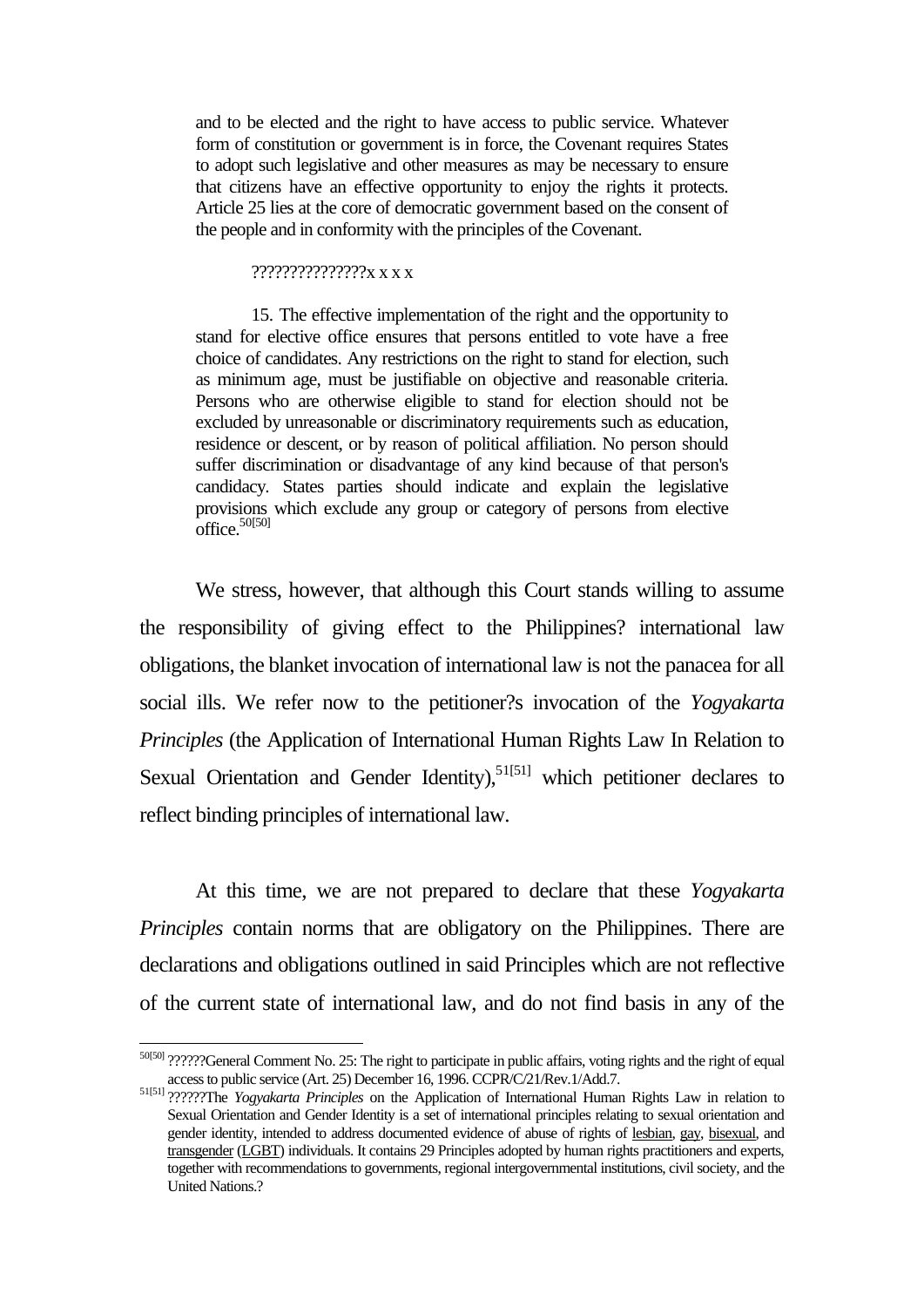sources of international law enumerated under Article 38(1) of the Statute of the International Court of Justice.<sup>52[52]</sup> Petitioner has not undertaken any objective and rigorous analysis of these alleged principles of international law to ascertain their true status.

We also hasten to add that not everything that society ? or a certain segment of society ? wants or demands is automatically a human right.? This is not an arbitrary human intervention that may be added to or subtracted from at will.? It is unfortunate that much of what passes for human rights today is a much broader context of needs that identifies many social desires as rights in order to further claims that international law obliges states to sanction these innovations. This has the effect of diluting real human rights, and is a result of the notion that if ?wants? are couched in ?rights? language, then they are no longer controversial.?

<sup>52[52] ?????</sup>One example is Principle 3 (The Right to Recognition Before the Law), which provides:?

<sup>??????????????????????</sup>Everyone has the right to recognition everywhere as a person before the law. Persons of diverse sexual orientations and gender identities shall enjoy legal capacity in all aspects of life. Each person?s self-defined sexual orientation and gender identity is integral to their personality and is one of the most basic aspects of self-determination, dignity and freedom. No one shall be forced to undergo medical procedures, including sex reassignment surgery, sterilization or hormonal therapy, as a requirement for legal recognition of their gender identity. No status, such as marriage or parenthood, may be invoked as such to prevent the legal recognition of a person?s gender identity. No one shall be subjected to pressure to conceal, suppress or deny their sexual orientation or gender identity.

<sup>??????????????????????</sup>States shall:

a) ????Ensure that all persons are accorded legal capacity in civil matters, without discrimination on the basis of sexual orientation or gender identity, and the opportunity to exercise that capacity, including equal rights to conclude contracts, and to administer, own, acquire (including through inheritance), manage, enjoy and dispose of property;

b) ????**Take all necessary legislative, administrative and other measures to fully respect and legally recognise each person?s self-defined gender identity;**

c) ????**Take all necessary legislative, administrative and other measures to ensure that procedures exist whereby all State-issued identity papers which indicate a person?s gender/sex ? including birth certificates, passports, electoral records and other documents ? reflect the person?s profound self-defined gender identity;**

d) ????Ensure that such procedures are efficient, fair and non-discriminatory, and respect the dignity and privacy of the person concerned;

e) ????Ensure that changes to identity documents will be recognized in all contexts where the identification or disaggregation of persons by gender is required by law or policy;

f) ?????Undertake targeted programmes to provide social support for all persons experiencing gender transitioning or reassignment. (Emphasis ours)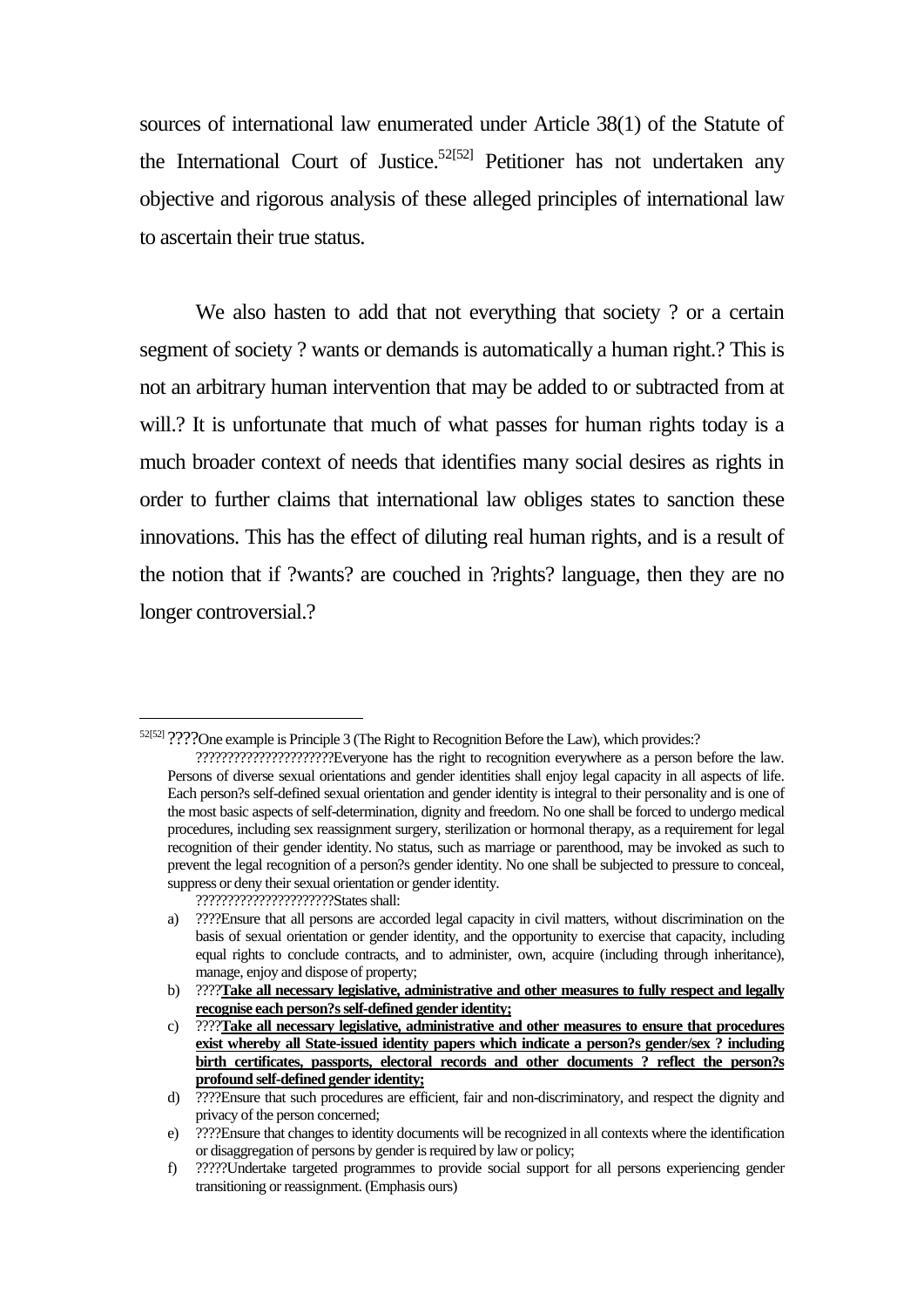Using even the most liberal of lenses, these *Yogyakarta Principles*, consisting of a declaration formulated by various international law professors, are ? at best ? *de lege ferenda* ? and do not constitute binding obligations on the Philippines.? Indeed, so much of contemporary international law is characterized by the ?soft law? nomenclature, *i.e*., international law is full of principles that promote international cooperation, harmony, and respect for human rights, most of which amount to no more than well-meaning desires, without the support of either State practice or *opinio juris.*53[53]

As a final note, we cannot help but observe that the social issues presented by this case are emotionally charged, societal attitudes are in flux, even the psychiatric and religious communities are divided in opinion.? This Court?s role is not to impose its own view of acceptable behavior. Rather, it is to apply the Constitution and laws as best as it can, uninfluenced by public opinion, and confident in the knowledge that our democracy is resilient enough to withstand vigorous debate.

? ??????????**WHEREFORE,** the Petition is hereby **GRANTED**. The Resolutions of the Commission on Elections dated November 11, 2009 and December 16, 2009 in SPP No. 09-228 (PL) are hereby **SET ASIDE.?** The Commission on Elections is directed to **GRANT** petitioner?s application for party-list accreditation.

???????????**SO ORDERED**.

<u>.</u>

<sup>53[53]</sup> ??????See *Pharmaceutical and Health Care Association of the Philippines v. Secretary of Health*, G.R. No. 173034, October 9, 2007, 535 SCRA 265, where we explained that ?soft law? does not fall into any of the categories of international law set forth in Article 38, Chapter III of the 1946 Statute of the International Court of Justice. It is, however, an expression of non-binding norms, principles, and practices that influence state behavior. Certain declarations and resolutions of the UN General Assembly fall under this category.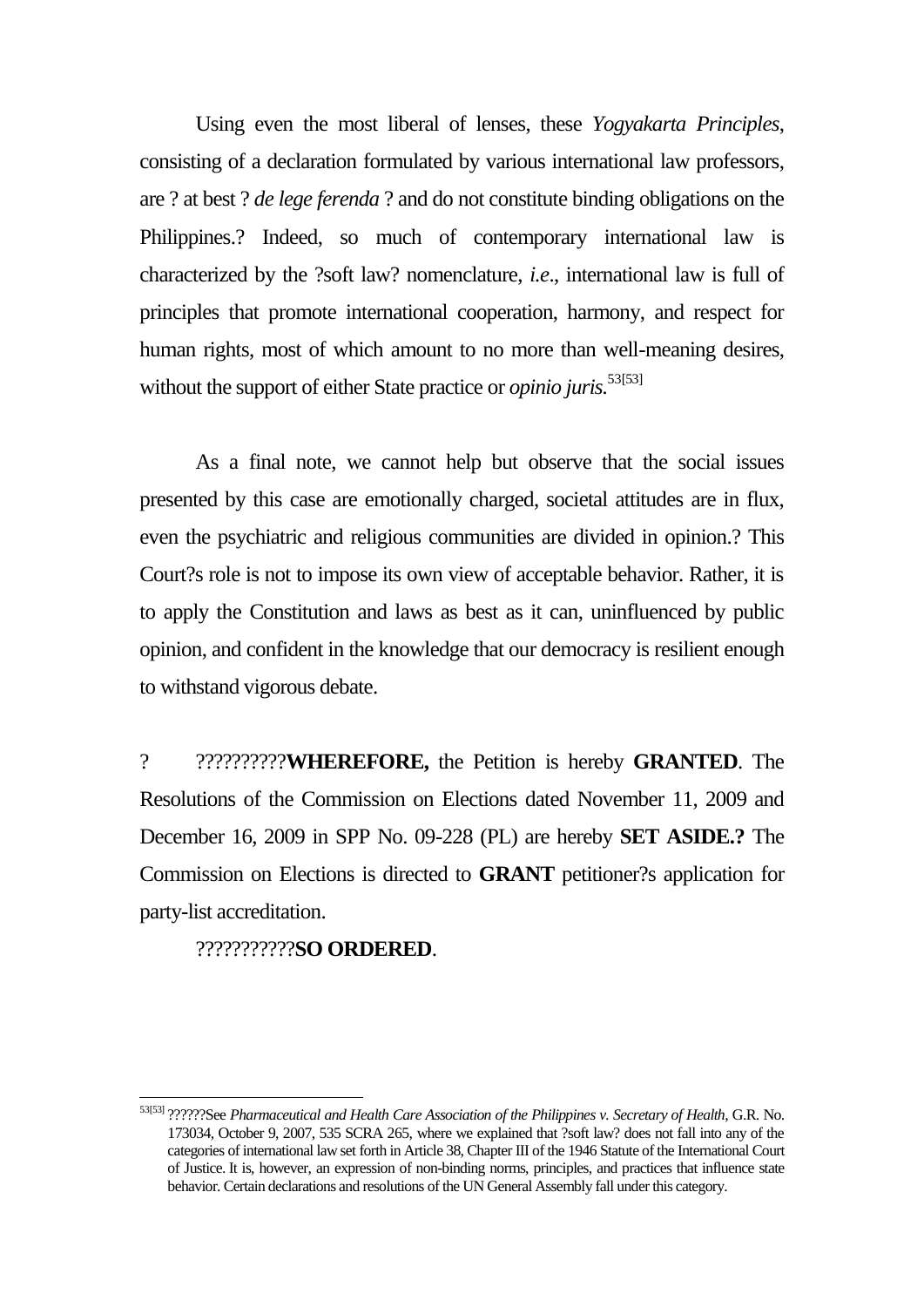# **???????????????????????????????????????????????MARIANO C. DEL CASTILLO ?????????**

*????????????????????????????????????Associate* 

*Justice*

**WE CONCUR:**

**REYNATO S. PUNO** Chief Justice

**ANTONIO T. CARPIO** Associate Justice

**RENATO C. CORONA** Associate Justice

**CONCHITA CARPIO MORALES PRESBITERO J. VELASCO, JR.** Associate Justice

Associate Justice

Associate Justice

**ANTONIO EDUARDO B. NACHURA TERESITA J. LEONARDO-DE CASTRO** Associate Justice

> **ARTURO D. BRION** Associate Justice

**DIOSDADO M. PERALTA** Associate Justice